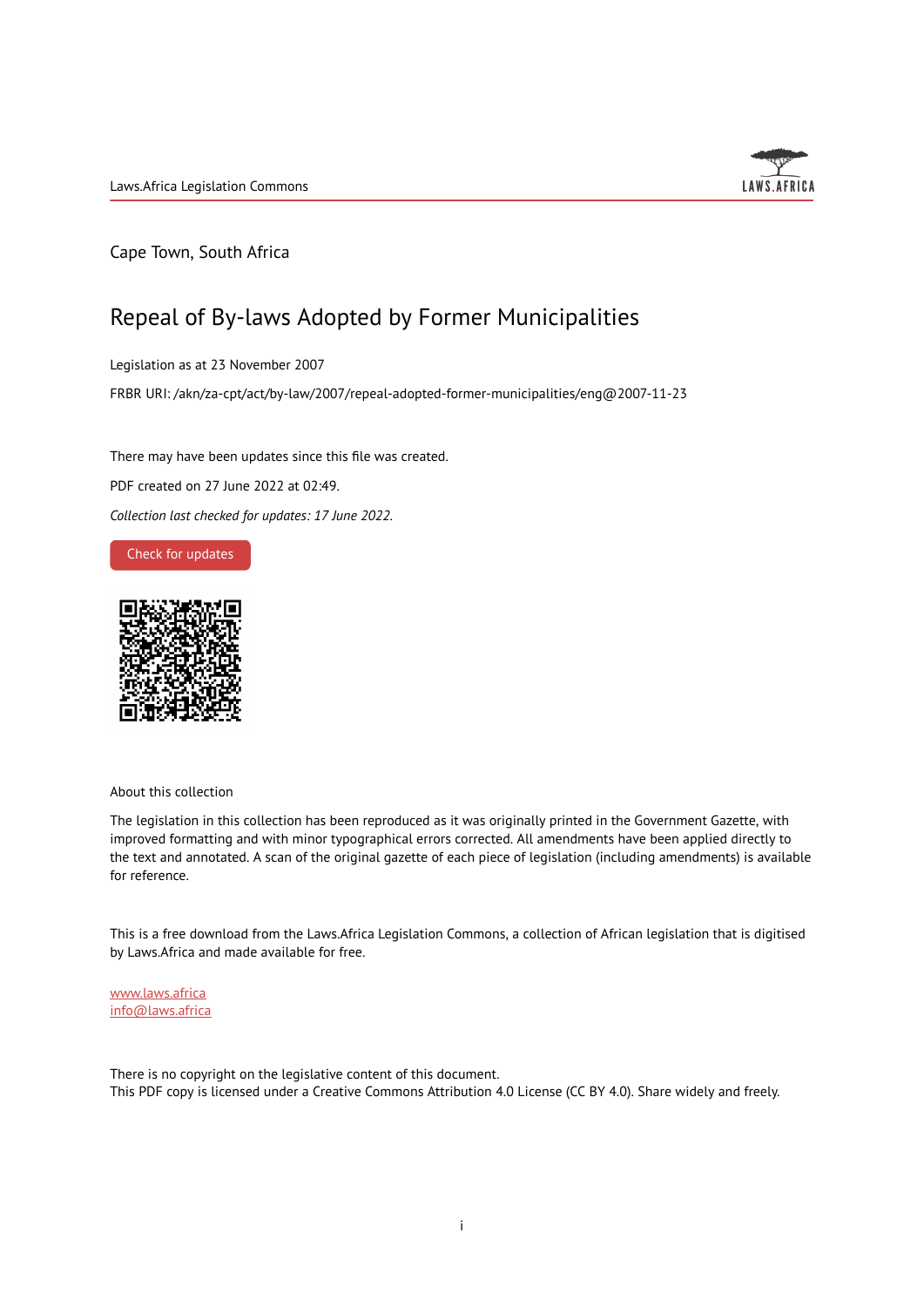| Repeal of By-laws Adopted by Former Municipalities<br>Contents |  |
|----------------------------------------------------------------|--|
|                                                                |  |
|                                                                |  |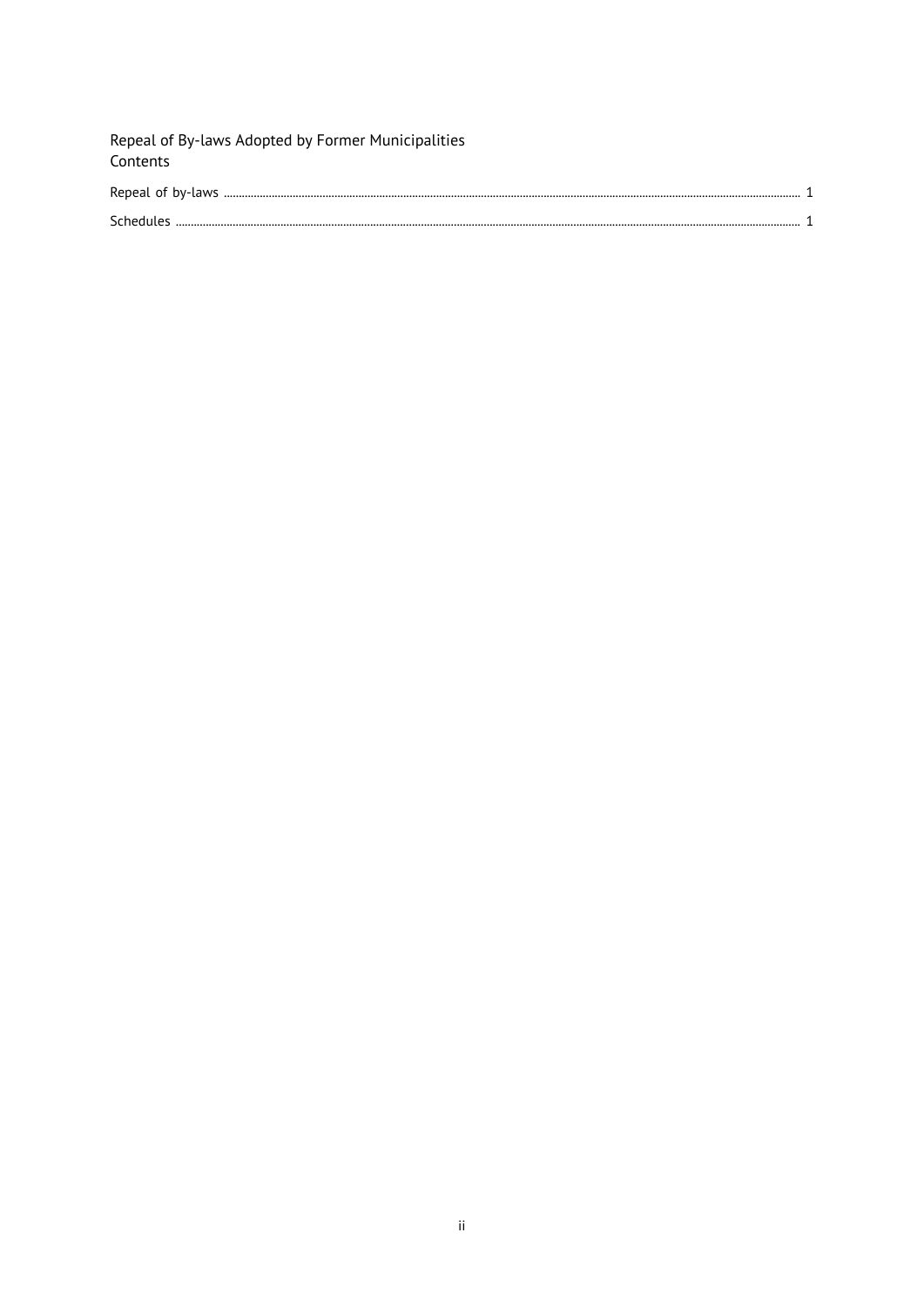# **Cape Town South Africa**

# **Repeal of By-laws Adopted by Former Municipalities By-law, 2007**

Published in Western Cape [Provincial](https://commons.laws.africa/akn/za-cpt/act/by-law/2007/repeal-adopted-former-municipalities/media/publication/za-cpt-act-by-law-2007-repeal-adopted-former-municipalities-publication-document.pdf) Gazette no. 6482 on 23 November 2007

#### **Assented to on 31 October 2007**

#### **Commenced on 23 November 2007**

*[This is the version of this document from 23 November 2007 and includes any amendments published up to 17 June 2022.]*

To repeal a number of by-laws which were adopted by former municipalities, the areas of which were incorporated in the City of Cape Town.

### <span id="page-2-0"></span>**Repeal of by-laws**

The by-laws listed in the Schedule, which were adopted by former municipalities, the areas of which were incorporated in the City of Cape Town, are hereby repealed, insofar as they are applicable in the area of the City of Cape Town.

### **Schedules**

<span id="page-2-1"></span>Note 1: none of the repealed by-laws were originally published in xhosa

Nota: Geeneen van hierdie herroepte verordeninge is oorspronklik in Xhosa publiseer nie

Note 2: By-laws marked with \* were not published in Afrikaans

Nota 2: Verordeninge gemerk \* is nie in Afrikaans gepubliseer nie

Bellville Municipality / Bellville Munisipaliteit

P.N./P.K.524/1938: Census of natives/Sensus van Naturelle

P.K./P.K.498/1941: General series as amended/Algemene Reeks, soos gewysig

P.N./P.K.318/1941: By-law relating to light/Verordening insake die beheer van lig

P.N./P.K.320/1945: Control, licensing and supervision of omnibuses/Beheer, lisensiering en toesig oor busse

P.N./P.K.200/1948: By-law relating to boarding houses, as amended/Verordening insake losieshuise, soos gewysig

P.N./P.K.200/1948: By-law relating to the prevention of the spreading of fires, as amended / Verordering insake die voorkoming van brande, soos gewysig

P.N./P.K.347/1948: Health by-law/Gesondheidsverordening

P.N./P.K.489/1948: By-law relating to stop streets, as amended / Verordening insake stopstrate, soos gewysig

P.N./P.K.248/1951: By-law relating to the furnishing of information to the public/Verordening insake die verskaffing van inligting aan die publiek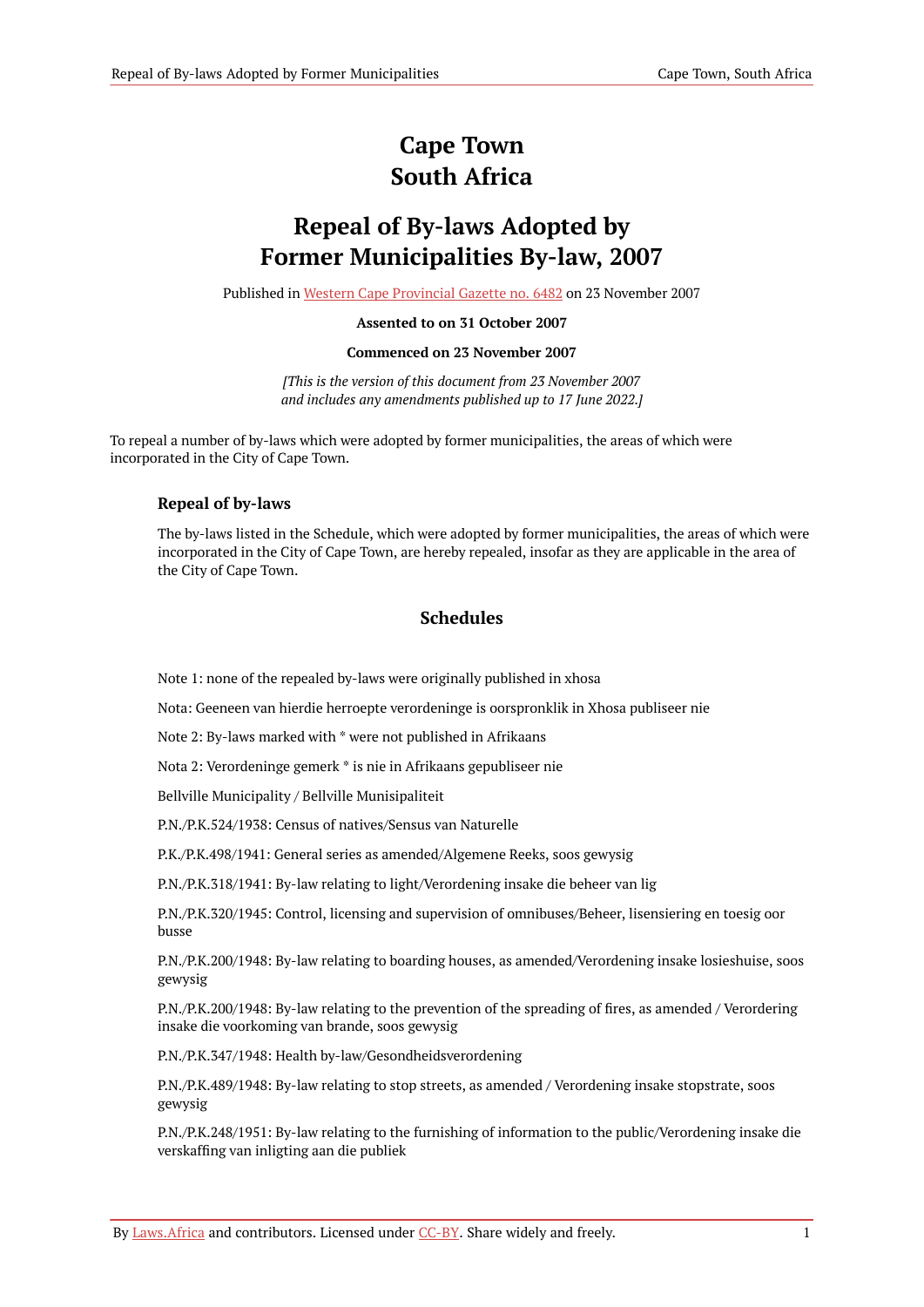P.N./P.K.248/1951: By-law relating to hawkers and and pedlars/Smousverordening

P.N./P.K.248/1951: By-law relating to bakeries/Bakkeryverordening

P.N./P.K.248/1951: By-law relating to barbers and hairdressers/Verordening insake barbiers en haarkappers

P.N./P.K.248/1951: By-law relating to the keeping of poultry/Verordening insake die aanhou van pluimvee

P.N./P.K.380/1951: By-law relating to vehicles plying for hire, as amended/Huurmotorverordening, soos gewysig

PN./P.K. 128/1952: Traffic by-law, as amended/ Verkeersverordening, soos gewysig

P.N./P.K.414/1952: By-law relating to the prohibition and restriction of the use of certain motor vehicles/ Verordening insake die verbod en beperking op die gebruik van sekere motorvoertuie

P.N./P.K.121/1952: By-law relating to roads and traffic/ Verordening insake paaie en verkeer

P.N./P.K.777/1954: Additional by-law relating to restaurants, refreshment or tea-rooms and eatinghouses/ Addisionele verordening insake restaurante, teekamers en eethuise

P.N./P.K. 778/1954: By-law relating to restaurants and tea-rooms/ Verordening insake restaurante en teekamers

P.N./P.K. 692/1957: By-law relating to premises licensed for the accommodation of natives, as amended/ Verordening insake die lisensiering van persele vir die behuising van naturelle, soos gewysig

P.N./P.K.256/1959: By-law relating to advertising signs/ Verordening insake advertensietekens

P.N./P.K.428/1961: Additional by-law relating to the keeping, storing or displaying of food intended for sale/ Addisionele verordening insake die aanhou, berging of uitstalling van voedsel wat te koop aangebied word

P.N./P.K.171/1968: Additional building by-law, as amended/ Addisionele bouverordening, soos gewysig

P.N./P.K.116/ 1969: By-law relating to smoke control/ Verordening insake rookbeheer

P.N./P.K.117/1969: By-law relating to the furnishing of information to the public as amended/ Verordening insake die verskaffing van inligting aan die publiek, soos gewysig

P.N./P.K.49/1971: Additional by-law relating to streets/ Addisionele strateverordening

P.N./P.K.991/1971: Building by-law, as amended/ Bouverordening, soos gewysig

P.N./P.K. 5/1973: By-law relating to dumping and accumulation of waste material/

Verordening insake die storting en ophoping van afvalstowwe

P.N./P.K.973/1973: By-law relating to smoking in bioscopes/ Verordening insake rook in bioskope

P.N./P.K. 132/1974: Noise control by-law/ Geraasbeheerverordening

P.N./P.K. 713/1984: By-law relating to availability charges/ Verordening insake beskikbaarheidsgelde

P.N.//P.K. 215/1986: By-law to provide for the payment of interest on overdue accounts/Verordening om voorsiening te maak vir die betaling van rente op agterstallige rekeninge

P.N./P.K. 1002/1988: By-law relating to the procedure at meetings/ Verordening om die prosedure van vergaderings te reel

P.N./P.K. 398/1989: By-law relating to butcheries/ Slaghuisverordening

P.N./P.K. 388/1990: By-law relating to the levying of availability charges for electricity/ Verordening insake die heffing van beskikbaarheidsgelde vir elektrisiteit

Brackenfell Municipality/ Brackenfell Munisipaliteit: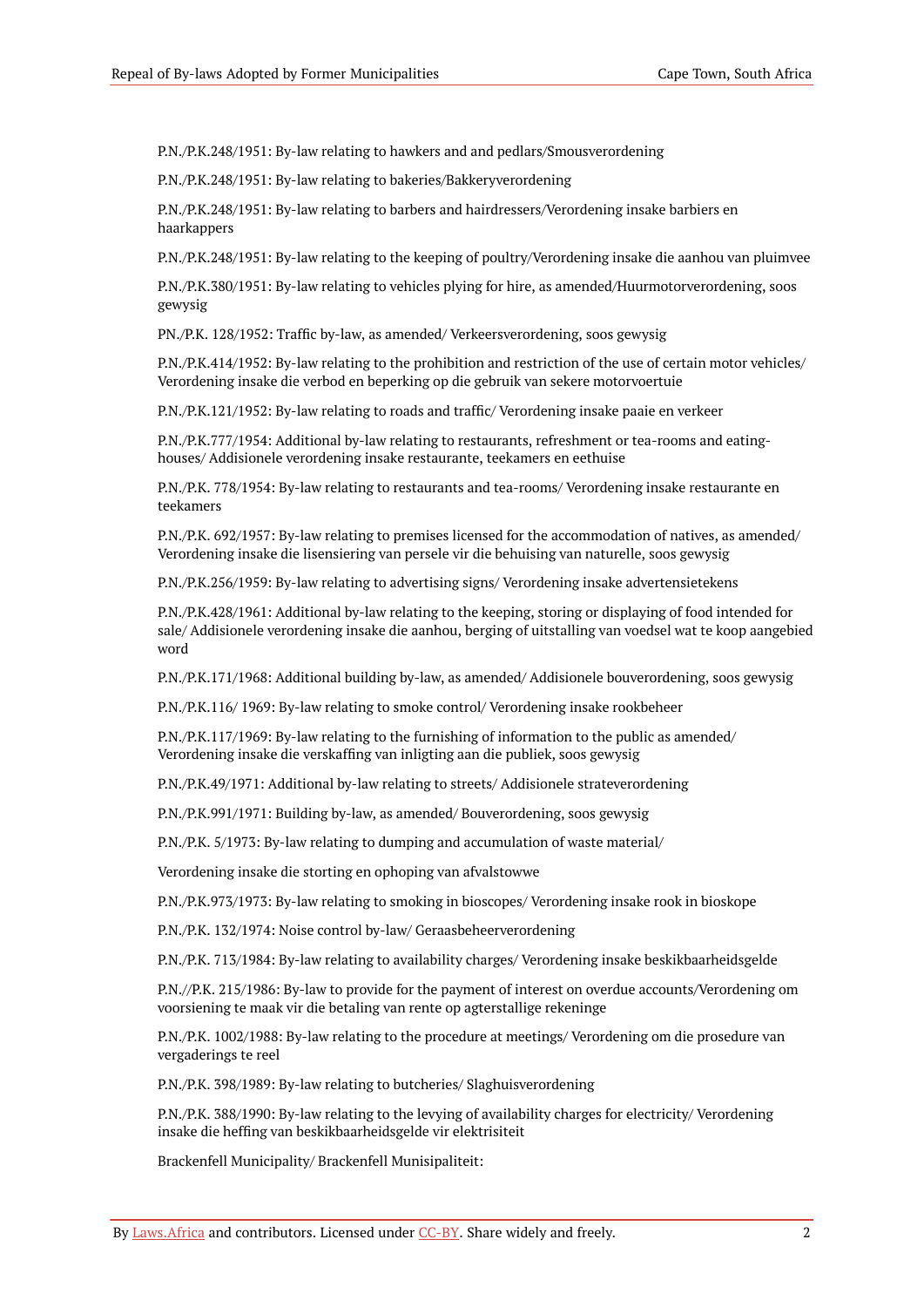P.N./P.K. 311/1943: Building by-law for the local area of Brackenfell, as amended/ Bouverordening vir die plaaslike gebied van Brackenfell, soos gewysig

P.N./P.K. 371/1956: Sanitary by-law/ Sanitasieverordening

P.N./P.K. 372/1956: Additional sanitary by-law for the local area of Brackenfell, as amended/ Addisionele sanitasieverordening vir die plaaslike gebied van Brackenfell, soos gewysig

P.N./P.K. 75/1969: By-law relating to conservancy tanks/ Verordening insake opgaartenks

P.N./P.K. 558/ 1969: By-law relating to drainage/ Dreineringsverordening

P.N./P.K. 499/1970: By-law relating to water supply/ Watervoorsieningsverordening

P.N./P.K.522/1971 :Drainage by-law/ Dreineringsverordening

P.N./P.K.418/1972: By-law relating to dumping and accumulation of waste material/ Verordening insake die storting en ophoping van afvalstowwe

P.N./P.K. 419/1972: By-law relating to the damaging of streets/ Verordening insake die beskadiging van strate

P.N./P.K. 504/1972: By-law relating to the fencing of private swimming pools, as amended/ Verordening insake die omheining van private swembaddens

P.N./P.K. 622/1972: Building by-law, as amended/ Bouverordening, soos gewysig

P.N./P.K. 975/1978: By-law relating to the handling of food and food premises/Verordening insake die hantering van voedsel en voedselpersele

P.N./P.K. 655/1979: By-law relating to abattoirs/ Verordening insake abattoirs

P.N./P.K. 655/1979: By-law relating to sanitation/ Sanitasieverordening

P.N./P.K. 154/1983: Fire Brigade By-law/ Brandweerverordening

P.N./P.K. 448/1984: By-law relating to smoking in certain premises or vehicles/ Verordening insake rook op sekere persele en in voertuie

P.N./P.K. 405/1987: By-law relating to caretakers, security officers and night watchmen/Verordening insake opsigters, sekuriteitsbeamptes en nagwagte

Durbanville Municipality/ Durbanville Munisipaliteit:

P.N./P.K. 77/1905: General series, as amended\*

P.N./P.K.1281/1907: General series, as amended\*

P.N./P.K. 492/1911: Health by-law\*

P.N./P.K. 178/1912: By-law relating to the keeping of bees\*

P.N./P.K. 181/1923: Additional by-law relating to the keeping of bees\*

P.N./P.K. 85/1934: By-iaw relating to dairies/ Melkeryeverordening

P.N./P.K. 468/1937: By-law relating to the keeping of animals/ Verordening insake die aanhou van diere

P.N./P.K. 37/1938: Petrol pump and tank; Storage of inflammable liquids/ Verordening insake petrolpompe en -tenke; Stoor van vlambare vloeistowwe

P.N./P.K. 200/1941; Additional building by-Iaw/ Addisionele bouverordening

P.N./P.K. 447/1941: Additional by-law relating to the keeping of dogs/ Addisionele verordening insake die aanhou van honde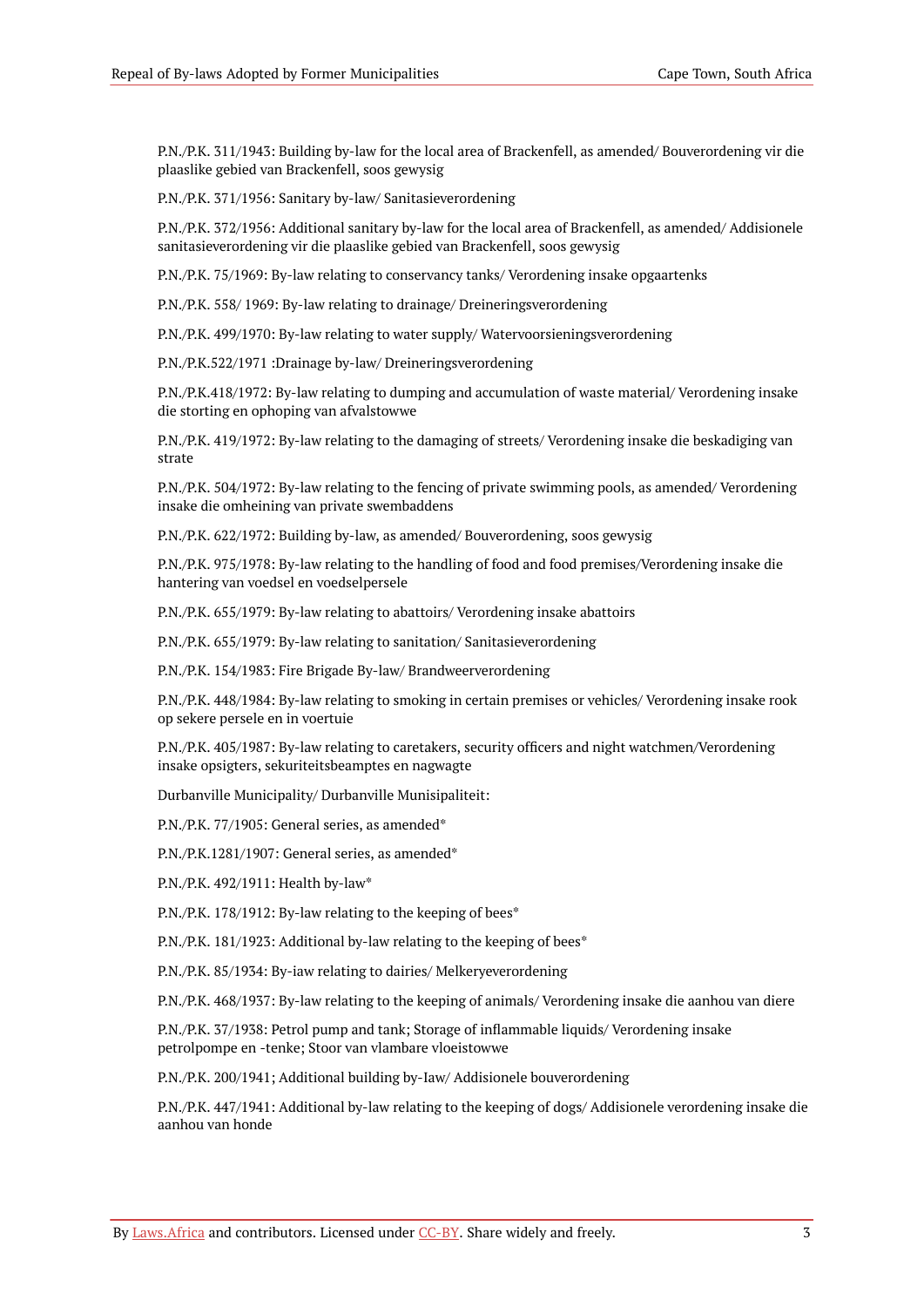P.N./P.K. 407/1942: By-law relating to stop streets and parking/ Verordening insake stopstrate en parkering

P.N./P.K. 769/1951: Traffic signs/ Verkeerstekens

P.N./P.K. 983/1952: By-law prohibiting use as dwellings of buildings not erected for that purpose, as amended/ Verordening wat die gebruik as wonings van geboue wat nie vir daardie doel opgerig is nie, verbied

P.N./P.K. 414/1953: Building by-law, as amended/ Bouverordening, soos gewysig

P.N./P.K. 914/1953: Preventing conditions likely to further the spread of fires/ Verordening insake Brandvoorkoming

P.N./P.K. 605/1953: By-law relating to hawkers and pedlars/ Smousverordening

P.N./P.K. 605/1953: By-law relating to barbers and hairdressers/ Verordening insake barbiers en haarkappers

P.N./P.K. 249/1954: By-law relating to the driving of animals along certain roads/

Verordening om die aanja van diere op sekere paaie te reguleer

P.N./P.K. 799/ 1954: By-law relating to restaurants and tea-rooms/Verordening insake restaurante en teekamers

P.N./P.K. 708/1961: By-law relating to the removal of domestic refuse/ Verordening insake die verwydering van huishoudelike afval

P.N./P.K. 1338/1966: By-law relating to the accumulation and dumping of rubbish and waste material/ Verordening insake die opgaar en storting van vullis en afvalstowwe

P.N./P.K. 231/1968:. Advertising signs/ Verordening insake advertensietekens

P.N./P.K. 665/1968: By-law relating to dairies, milkshops and purveyors of milk/Verordening insake melkerye, melkwinkels en verkopers van melk

P.N./P.K. 665/1968: By-law relating to drainage/ Dreineringsverordening

P.N./P.K. 665/1968: By-law relating to the furnishing of information to the public/ Verordening insake die verskaffing van inligting aan die publiek

P.N./P.K. 665/1968: By-law relating water supply/ Watervoorsieningsverordening

P.N./P.K. 936/1968: Smoke control by-law/ Rookbeheerverordening

P.N./P.K. 21/1969: Additional building by-law, as amended/ Addisionele bouverordening, soos gewysig

P.N./P.K. 891/1969: By-law relating to the prevention and suppression of nuisances, as amended/ Verordening insake die voorkoming en onderdrukking van oorlaste, soos gewysig

P.N./P.K. 417/1970: By-law relating to the fencing of private swimming pools/ Verordening insake die omheining van private swembaddens

P.N./PK. 537/1974: By-law relating to the control of noise/ Geraasbeheerverordening

P.N./P.K. 1024/1978: By-law relating to the removal of vegetation and other matter from land, as amended/ Verordening insake die verwydering van plantegroei en ander voorwerpe van grond

P.N./P.K. 314/1982: By-law relating to builders contractors and their employees, as amended/ Verordening insake boukontrakteurs en hulle werknemers, soos gewysig

P.N./P.K. 315/1982: By-law relating to smoking in certain premises or vehicles/ Verordening insake rook in sekere geboue of voertuie

P.N./P.K. 58/1983: Fire Brigade By-law/ Brandweerverordening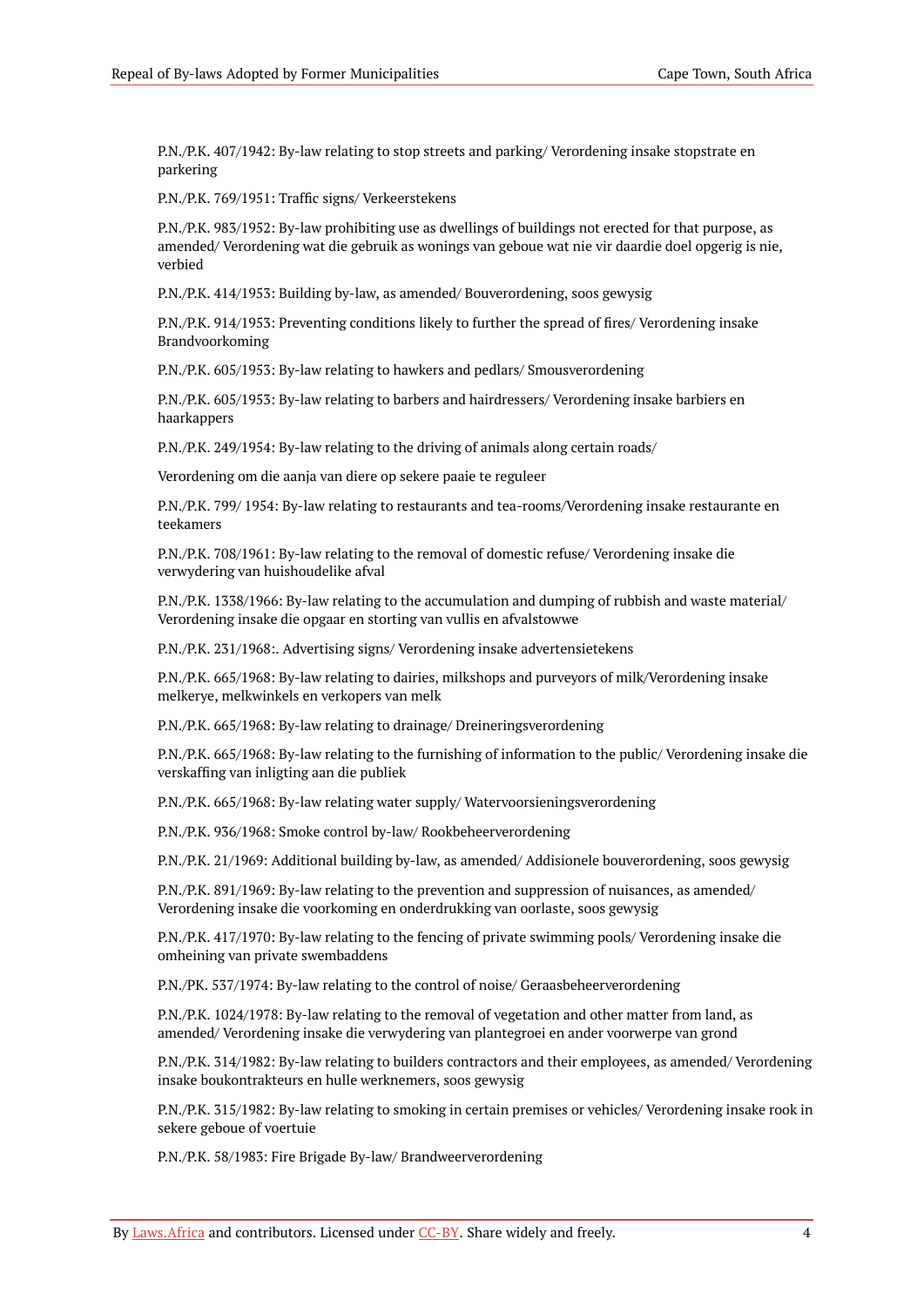P.N./P.K. 766/1983: Liquefied petroleum gas by-law/ Verordening insake vloeibare petroleumgas

P.N./P.K. 752/1988: By-law relating to the procedure and the maintenance of order at meetings/ Verordening om die prosedure by vergaderings te reel

P.N./P.K. 490/1989: Butchery By-law/ Slaghuisverordening

P.N./P.K. 612/1994: Additional by-law relating to water supply/ Addisionele verordening insake watervoorsiening

Fish Hoek Municipality/ Vish oek Munisipaliteit

P.N./P.K. 231/1922: Additional general series, as amended\*

P.N./P.K. 249/1923: Additional general series, as amended\*

P.N./P.K. 200/1937: By-law relating to water charges and sanitary fees/Verordening insake gelde vir die voorsiening van water en sanitasiedienste

P.N./P.K.89/1938: Bicycle by-law, as amended/ Fietsverordening, soos gewysig

P.N./P.K. 325/1945: By-law relating to the keeping of poultry/ Verordening insake die aanhou van pluimvee

P.N./P.K. 307/1946: By-law relating to dairies and the keeping of animals/ Verordening insake melkerye en die aanhou van diere

P.N./P.K. 33/1947: By-law relating to the display of advertisements/Advertensieverordening

P.N./P.K.210/1947: By-law relating to Boarding houses/ Verordening insake losieshuise

P.N./P.K. 271/1947: By-law relating to the use of streets, roads or passages by animal-drawn traffic, as amended/ Verordening insake die gebruik van strate, paaie of deurgange deur voertuie wat deur diere getrek word, soos gewysig

P.N./P.K. 246/1948: General series, as amended/ Algemene reeks, soos gewysig

P.N/P.K. 606/1949: Additional building by-law/ Addisionele bouverordening, soos gewysig

P.N/P.K. 30/1950: By-law relating to the keeping of dogs/ Verordening insake die aanhou van honde

P.N./P.K. 472/1952: By-law relating to omnibuses, as amended/ Verordening insake busse, soos gewysig

P.N./P.K.491/1952: Drainage by-law/ Dreineringsverordening

P.N/P.K. 390/1954: By-law relating to the driving of animals along streets/ Verordening insake die aanja van diere in strate

P.N./P.K. 364/1955: By-law relating to the keeping of poultry, as amended/ Verordening insake die aanhou van pluimvee, soos gewysig

P.N./P.K. 565/1955: By-law relating to bakeries, as amended/ Bakkeryeverordening, soos gewysig

P.N./P.K. 565/1955: By-law relating to barbers and hairdressers/ Verordening insake barbiers en haarkappers

P.N./P.K.765/1955: Additional by-law relating to barbers and hairdressers/ Addisionele verordening insake barbiers en haarkappers

P.N./P.K. 766/1955: Additional by-law relating to pedal cycles/ Addisionele verordening insake fietse

P.N./P.K. 767/1955: By-law relating to restaurants, tea-rooms and eating houses, as amended/ Verordening insake restaurante, teekamers en eethuise, soos gewysig

P.N./P.K. 354/1956: Additional by-law relating to streets/ Addisionele verordening insake strate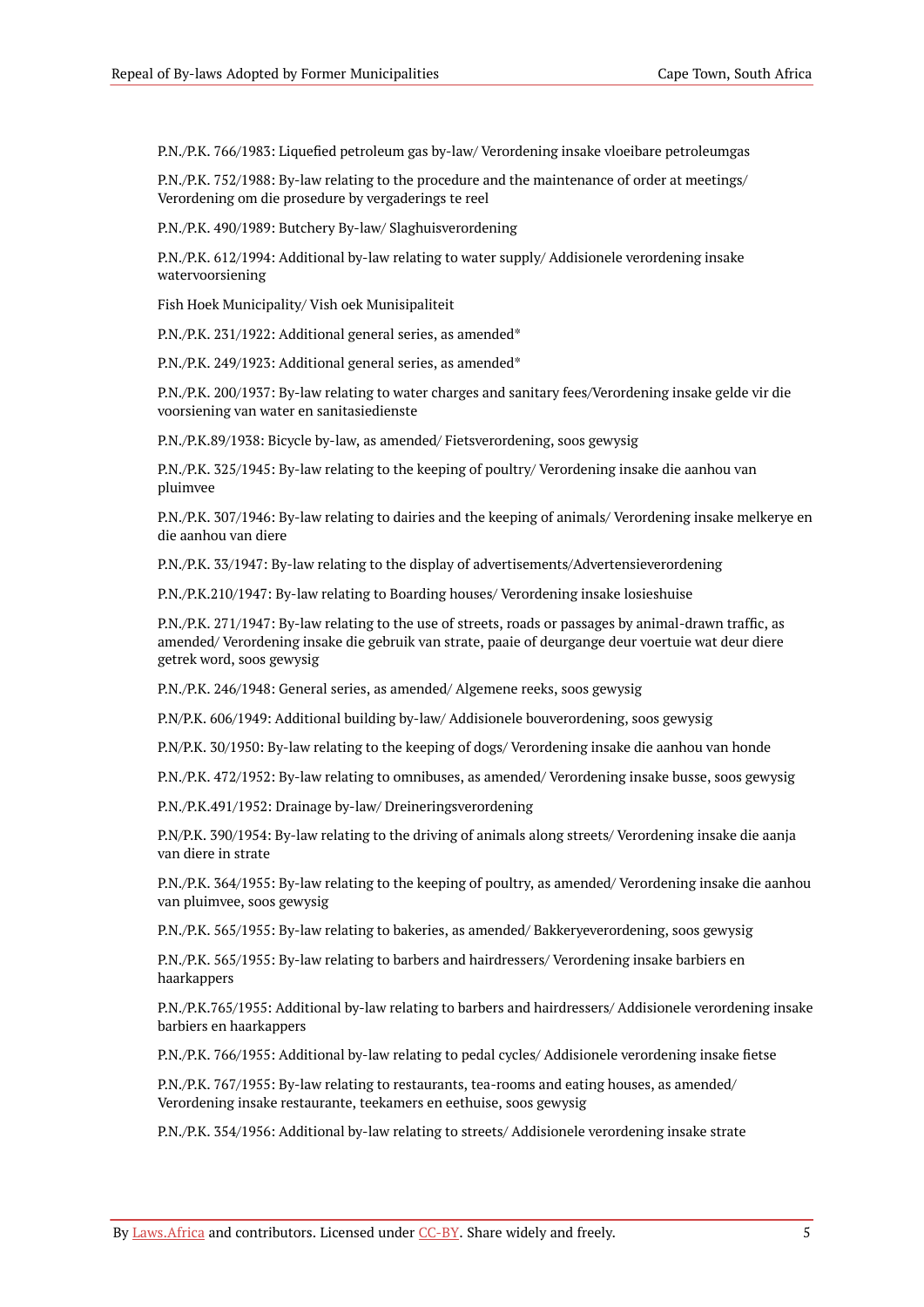P.N./P.K. 44/1959: By-law relating to advertising signs and the disfigurement of the front or the frontages of streets, as amended/ Verordening insake advertensietekens en die ontsiering van die voorkant van strate, soos gewysig

P.N./PK. 772/1963: Additional building by-law, as amended/ Addisionele bouverordening, soos gewysig

P.N./P.K. 773/1963: Building by-law, as amended/ Bouverordening, soos gewysig

P.N./P.K. 373/1965: By-law relating to medical aid schemes for employees of local authorities/ Verordening insake mediese fondse vir werknemers van plaaslike owerhede

P.N./P.K.107/1968: Additional drainage by-law, as amended/ Addisionele dreineringsverordening, soos gewysig

P.N./P.K. 479/1968: By-law relating to smoke control, as amended/

Rookbeheerverordening, soos gewysig

P.N.P.K. 692/1968: By-law relating to the fumishing of information to the public/ Verordening insake die verskaffing van inligting aan die publiek, as amended

P.N./PK.415/1970: By-law relating to the fencing of private swimming pools, as amended/ Verordening insake die omheining van private swembaddens, soos gewysig

P.N./P.K. 113/1972: By-law relating to pedal cycles, as amended/ Verordening insake fietse, soos gewysig

P.N./P.K. 457/1974: By-law prohibiting dogs on certain premises, as amended/ Verordening wat honde op sekere persele verbied, soos gewysig

P.N./P.K. 544/1974: By-law relating to the regulation and control of taxi's, as amended/Verordening insake die regulering en beheer van huurmotors, soos gewysig

P.N./P.K. 343/1975: By-law relating to dairies, milkshops and purveyors of milk/Verordening insake melkerye, melkwinkels en melkverkopers, soos gewysig

P.N./P.K. 767/1977: Building by-law, as amended/ bouverordening, soos gewysig

P.N./P.K. 204/1982: By-law relating to smoking in certain premises or vehicles/Verordening insake rook in sekere geboue of voertuie

P.N./P.K.374/1989: By-law relating to the procedure of meetings, as amended/ Verordening insake die prosedure by vergaderings,soos gewysig

Goodwood Municipality

P.N./P.K. 341/1942: General series, as amended/Algemene reeks, soos gewysig

P.N./P.K. 139/1944: By-law relating to parking, pedestrians and stop streets/ Verordening insake parkering, voetgangers en stopstrate

P.N./P.K.133/1949: General series, as amended/ Algemene reeks, soos gewysig

P.N./P.K. 684/1953: By-law relating to the control of loudspeakers, as amended/ Verordening insake die beheer van luidsprekers, soos gewysig

P.N./P.K. 331/1959: By-law relating to advertising signs and the disfigurement of the front or frontages of streets, as amended/ Verordening insake advertensietekens en die onsiering van voorkante van strate

P.N./P.K. 614/1960: By-law relating to medical aid schemes for employees of local authorities/ Verordening insake mediese fondse vir werknemers van plaaslike owerhede

P.N./P.K. 667/1968: By-law relating to the furnishing of information to the public/ Verordening insake die verskaffing van inligting aan die publiek

P.N./P.K. 807/1968: By-law relating to smoke control/ Verordening insake rookbeheer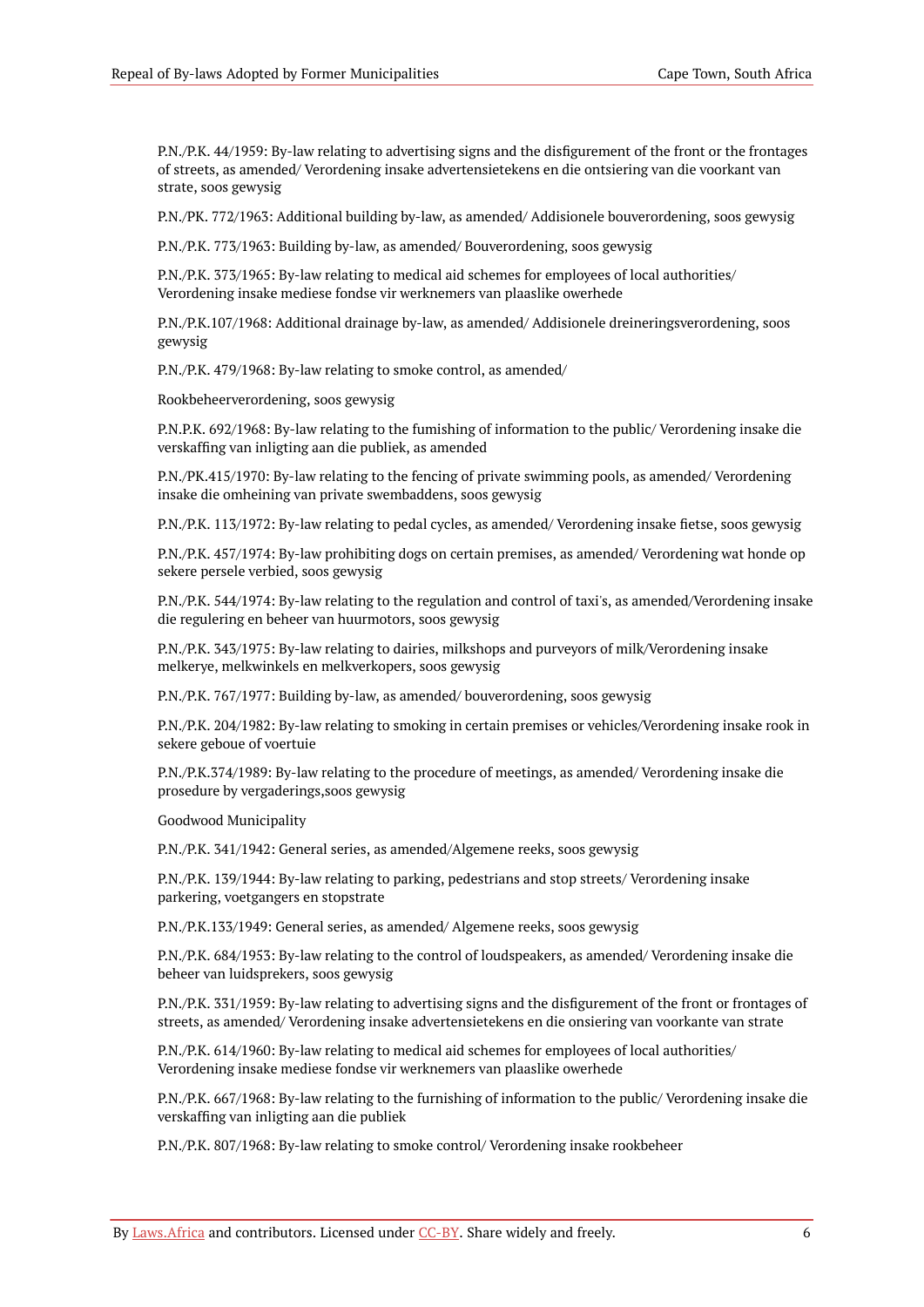P.N./P.K. 1051/1971: Building by-law, as amended/ Bouverordening, soos gewysig

P.N./P.K. 1048/1971: Industrial effluent by-law/ Verordening insake industriele uitvloeisel

P.N./P.K. 768/1973: By-law relating to the use of guns and firearms/ Verordening isake die gebruik van gewere en vuurwapens

P.N./P.K. 986/1974: By-law relating to the regulation and control of taxi's, as amended/ Verordening insake die regulering en beheer van huurmotors

P.N./P.K. 360/1976: By-law relating to the fencing of private swimming pools and excavations, as amended/ Verordening insake die omheining van private swernbaddens en uitgrawings

P.N./P.K. 647/1982: Fire Brigade By-law/ Brandweerverordening

P.N./P.K. 337/1991: Water by-law, as amended/ Waterverordening, soos gewysig

Gordon's Bay Municipality: Gordonsbaai Munisipaliteit

P.N./P.K. 787/1903: General series, as amended\*

P.N./P.K. 513/1957: Accommodation by-law/ Verordening insake akkommodasie

P.N./P.K. 329/1959: By-law relating to advertising signs and the disfigurement of the front or frontages of streets/ Verordening insake advertensietekens en die ontsiering van voorkante van strate

P.N./P.K. 828/1970: By-law relating to building plan fees, as amended/ Verordening insake bouplangelde, soos gewysig

P.N./P.K. 806/1972: By-law relating to barbers and hairdressers, as amended/Verordening insake barbiers en haarkappers, soos gewysig

P.N./P.K. 901/ 1973: Prevention of fires/ Brandvoorkomingsverordening

P.N./P.K. 757/1974: By-law relating to the furnishing of information to the public/Verordening insake die verskaffing van inligting aan die publiek

P.N./P.K. 349/1976: Building by-law, as amended/ Bouverordening, soos gewysig

P.N./P.K. 257/1985: By-law relating to availability charges/ Verordening insake beskikbaarheidsgelde

P.N./P.K. 336/1985: By-law relating to the fencing of private swimming pools/ Verordening insake die omheining van private swembaddens

P.N./P.K. 641/1986: Additional by-law relating to dairies, milkshops and purveyors of milk/ addisonele verordening insake melkerye, melkwinkels en melkverkopers

P.N./P.K. 517/1988: By-law relating to streets, as amended/ Strateverordening, soos gewysig

P.N./P.K. 1072/1988: Butcheries By-law/ Slaghuisverordening

P.N./P.K. 478/1989: By-law relating to the re-inspection of meat/ Verordening insake die her-inspeksie van vleis

P.N./P.K. 505/1989: By-law to provide for the payment of interest on overdue accounts/Verordening om voorsiening te maak vir die betaling van rente op agterstallige rekeninge

P.N./P.K. 501/1990: Advertising signs by-law/ Verordening insake advertensietekens

P.N./P.K. 564/1994: By-law relating to the keeping of poultry/ Verordening insake die aanhou van pluimvee

Helderberg Municipality/ Helderberg Munisipaliteit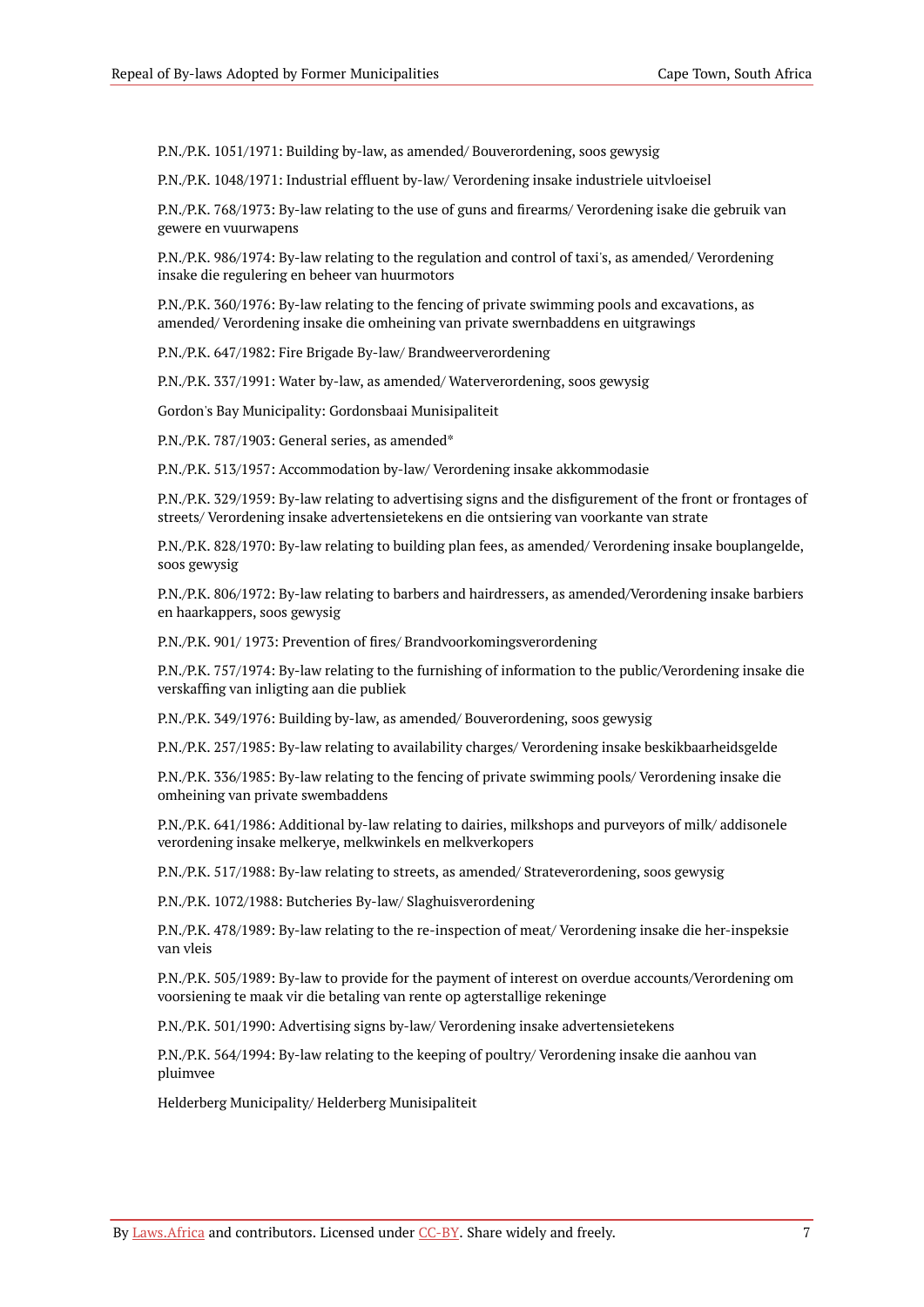P.N./P.K. 93/1998: Rules of procedure relating to the conduct of meetings of the Council and its committees, as amended/ Prosedurereels vir die hou van vergaderings van die Raad en sy komitees, soos gewysig

Kraaifontein Municipality/ Kraaifontein Munisipaliteit

P.N./P.K. 171/1949: Health By-law/ Gesondheidsverordening

P.N./P.K. 150/ 1950: By-law relating to stop streets/ Verordening insake stopstrate

P.N./P.K. 426/ 1950: General series, as amended/ Algmene reeks, soos gewysig

P.N./P.K. 623/1952: Building by-law, as amended/ bouverordening, soos gewysig

P.N./P.K. 59/1953: Abattoir by-law/ Abattoirverordening

P.N./P.K. 670/ 1953: Sanitation by-law, as amended/ Sanitasieverordening, soos gewysig

P.N./P.K. 842/1960: Water by-law, as amended/ Waterverordening, soos gewysig

P.N./P.K. 422/1965: Advertising signs by-law/ Verordening insake advertensie tekens

P.N./P.K. 584/ 1968: By-law relating to the removal of vegetation from land, as amended/Verordening insake die verwydering van plantegroei van grond, soos gewysig

P.N./P.K. 700/1971: Building by-law, as amended/ bouverordening, soos gewysig

P.N./P.K. 526/1972: By-law relating to the fencing of private swimming pools/

Verordening insake die omheining van private swembaddens

P.N./P.K. 812/1973: By-law relating to the accumulation and dumping of rubbish and waste material on premises/ Verordening insake die opgaar en storting van vullis en afvalmateriaal op persele

P.N./P.K. 38/1975: By-law relating to the damaging of streets/ Verordening insake die beskadiging van strate

P.N./P.K. 852/1976: By-law relating to the control of noise/ Geraasbeheerverordening

P.N./P.K. 440/1978: By-law relating to bakeries/ Verordening insake bakkerye

P.N./P.K. 440/1978: By-law relating to the furnishing of information to the public/Verordening insake die verskaffing van inligting aan die publiek

P.N./P.K. 492/1979: By-law relating to liquefied petroleum gas/ Verordening insake vloeibare petroleumgas

P.N./P.K. 670/1979: By-law relating to the handling of food and food premises/ Verordening isake die hantering van kos en kospersele

P.N./P.K. 848/1979: Additional water by-law, as amended/ Addisionele waterverordening, soos gewysig

P.N./P.K. 731/1982: Fire Brigade By-law/ Brandweerverordening

P.N./P.K. 497/1984: By-law relating to availability charges/ Verordening insake beskikbaarheidsgelde

P.N./P.K. 267/ 1989: Butcheries By-law/ Slaghuisverordening

P.N./P.K. 109/1992: By-law relating to unsightly and neglected premises/ Verordening insake onooglike en verwaarloosde persele

P.N./P.K. l7/1995: Drainage By-law/ Dreineringsverordening

Kuils River Municipality/ Kuilsrivier Munisipaliteit

P.N./P.K. 192/1942: General series, as amended/ Algemene reeks, soos gewysig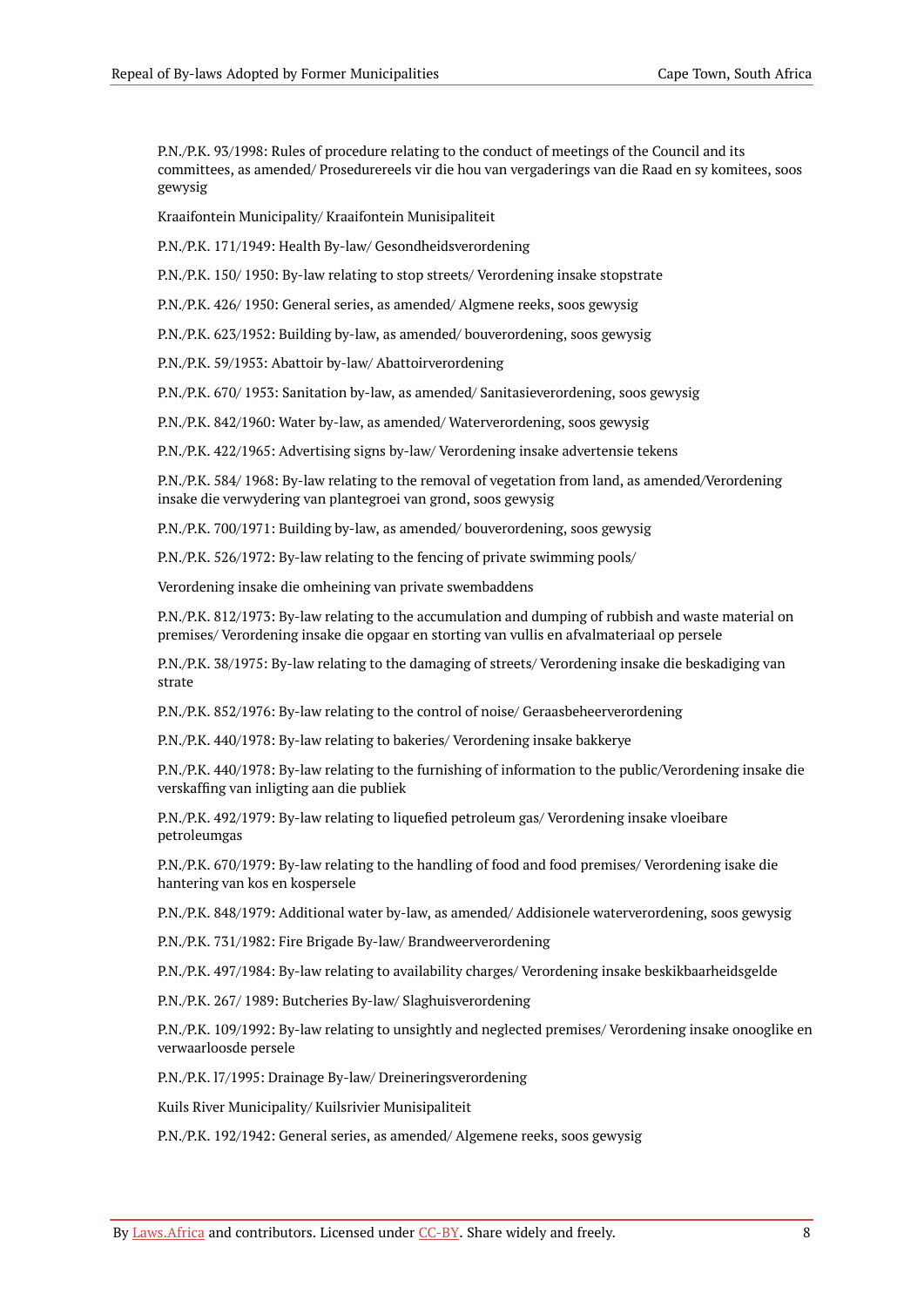P.N./P.K. 426/1942: By-law relating to stop streets, as amended/ Verordening insake stopstrate, soos gewysig

P.N./P.K. 209/1943: Health by-law/ Gesondheidsverordening

P.N./P.K. 100/1944: Building by-law, as amended/ Bouverordening, soos gewysig

P.N./P.K. 306/1952: By-law prohibiting use as dwelling of buildings not erected for that purpose/ Verordening wat die bewoning van geboue wat nie vir die doel opgerig is nie, verbied

P.N./P.K. 388/1952: By-law relating to the controlling and licensing of carnivals, circuses and merry-gorounds/ Verordening insake die beheer en lisesiering van karnavalle, sirkusse en mallemeules

P.N./P.K. 218/1954: Additional general series, as amended/ Addisionele algemene reeks, soos gewysig

P.N./P.K. 219/1954: By-law relating to the keeping of poultry/ Verordening insake die aanhou van pluimvee

P.N./P.K. 219/1954: By-law relating to butcheries/ Slaghuisverordening

P.N./P.K. 219/1954: By-law relating to bakeries/ Bakkeryeverordening

P.N./P.K. 219/1954: By-law relating to abattoirs/ Abattoirverordening

P.N./P.K. 219/1954: By-law relating to barbers and hairdressers/ Verordening insake barbiers en haarkappers

P.N./P.K. 219/1954: By-law relating to traffic signs/ Verordening insake verkeerstekens

P.N./P.K. 219/ 1954: By-law relating to laundries/ Verordening insake wasserye

P.N./P.K. 219/1954: Sanitation by-law/ Sanitasieverordening

P.N./P.K. 219/1954: Building by-law/ bouverordening

P.N./P.K. 525/1955: By-Iaw relating to light/ Verordening insake lig

P.N./P.K. 538/1957: Additional sanitary by-law, as amended/ Addisionele sanitasieverordening, soos gewysig

P.N./P.K. 244/l960: By-law relating to the riding or leading of animals along public roads/ Verordening insake die ry of lei van diere langs openbare paaie

P.N./P.K. 544/1960: By-law relating to medical aid schemes for employees of local authorities/ Verordening insake mediese fondse vir werknerners van plaaslike owerhede

P.N./P.K. 737/ 1961: Additional by-law relating to restaurants, refreshment or tea-rooms and eatinghouses, as amended/ Addisionele verordening insake restaurante, teekamers en eethuise, soos gewysig

P.N./P.K. 760/l96l: By-law relating to restaurants, refreshment or tea-rooms or eating-houses, as amended/ Verordening insake restaurante, teekamers en eethuise, soos gewysig

P.N./P.K. 581/1962: Water by-law/ Waterverordening

P.N./P.K. 109/1963: Additional boarding-house by-law/ Addisionele losieshuisverordening

P.N./P.K. 258/1965: By-law relating to premises where poultry are slaughtered and processed for sale, as amended/ Verordening insake persele waar pluimvee geslag en vir verkoop prosesseer word, soos gewysig

P.N./P.K. 831/1968: By-law relating to the furnishing of information to the public/ Verordening insake die verskaffing van inligting aan die publiek

P.N./P.K. 87/1972: Additional building by-law, as amended/ addisionele bouverordening,soos gewysig

P.N./P.K. 183/1974: Use of guns and firearms by-law/ Verordening insake die gebruik van gewere en vuurwapens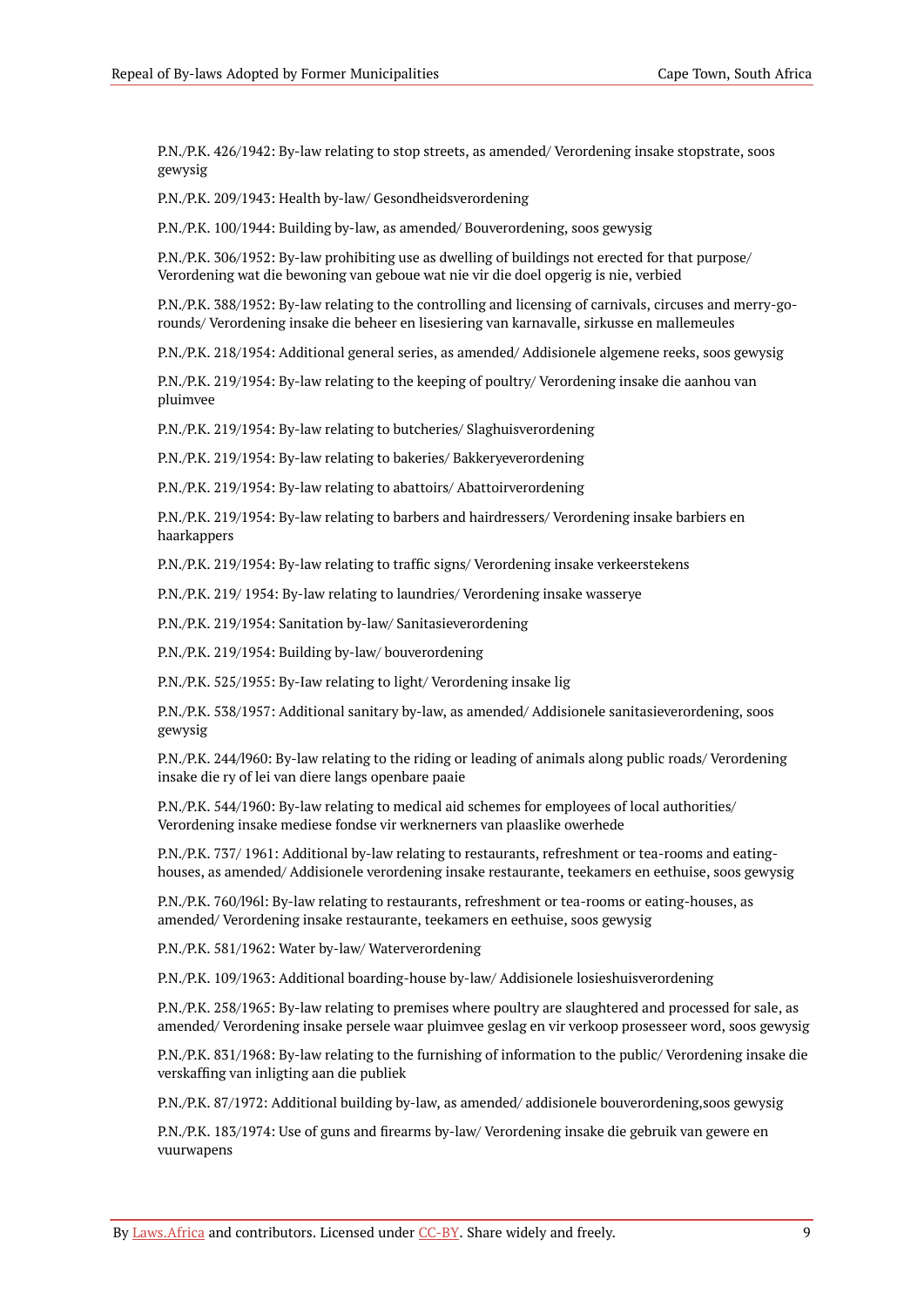P.N./P.K. 504/ I974: By-law relating to provision and maintenance of adequate partition around swimming pools, as amended/ Verordening insake die voorsiening en onderhoud van doeltreffende omheining van swembaddens, soos gewysig

P.N./P.K. 1016/1975: Additional sanitary by-law, as arnended/ addisionele sanitasie verordening, soos gewysig

P.N./P.K. 655/1977: By-law relating to dairies, milkshops and purveyors of milk/Verordening insake melkerye, melkwinkels en verkopers van melk, soos gewysig

P.N./P.K. 664/1977: Additional by-law relating to dairies, milkshops and purveyors of milk/ addisionele verordening insake melkerye, melkwinkels en verkopers van melk

P.N./P.K. 216/1978: Additional water by-law, as amended/ Addisionele waterverordening, soos gewysig

P.N./P.K. 217/1978: Additional drainage by-law, as amended/ addisionele dreineringsverordening, soos gewysig

P.N./P.K. 1098/1978: Building by-law, as amended/ Bouverordening, soos gewysig

P.N./P.K. 780/1980: By-law relating to dilapidated, and objectionable buildings and structures, as amended/ Verordening insake verwaarloosde, onooglike en aanstootlike geboue en strukture, soos gewysig

P.N./P.K. 656/1981: By-law relating to provision of public sanitary fittings in business buildings/ Verordening insake die voorsiening van openbare sanitasiegeriewe in besigheidsgeboue

P.N./P.K. 498/1984: By-law relating to availability charges/ Verordening insake beskikbaarheidsgelde

P.N./P.K. 665/1988: By-law relating to the procedure at meetings/ Verordening insake die prosedure by vergaderings

P.N./P.K. 792/1989: By-law relating to the keeping of animals/ Verordening insake die aanhou van diere

Milnerton Municipality/ Milnerton Munisipaliteit

P.N./P.K. 183/1926: Health by-law/ Gesondheidsverordening

P.N./P.K. 253/1926: General series, as amended/ Algemene reeks,soos gewysig

P.N./P.K. 209/1931: Milk by-law/ Melkverordening

P.N./P.K. 508/1937: Additional traffic by-law/Addisionele verkeersverordening

P.N./P.K. 256/1942: Wiring of premises by-law/ Verordening insake die bedrading van persele

P.N./P.K. 120/1952: Roads traffic by-law, as amended/ Padverkeerverordening, soos gewysig

P.N./P.K. 590/ 1955: Poultry by-law/ Pluimveeverordening

P.N./P.K. 590/1955: By-law relating to barbers and hairdressers, as amended/ Verordening insake barbiers en haarkappers, soos gewysig

P.N./P.K. 590/1955: By-law relating to accommodation, as amended/Akkommodasieverordening, soos gewysig

P.N./P.K. 594/1955: Additional by-law relating to barbers and hairdressers/ Addisionele verordening insake barbiers en haarkappers

P.N./P.K. 15/1956: By-law relating to the naming of streets/ Verordening insake die naamgewing van strate

P.N./P.K. 913/1966: By-law relating to the dumping and accumulation of matter, as amended/ Verordening insake die storting en opgaar van stowwe, soos gewysig

P.N./P.K. 567/1968: Smoke control by-law/ Rookbeheerverordening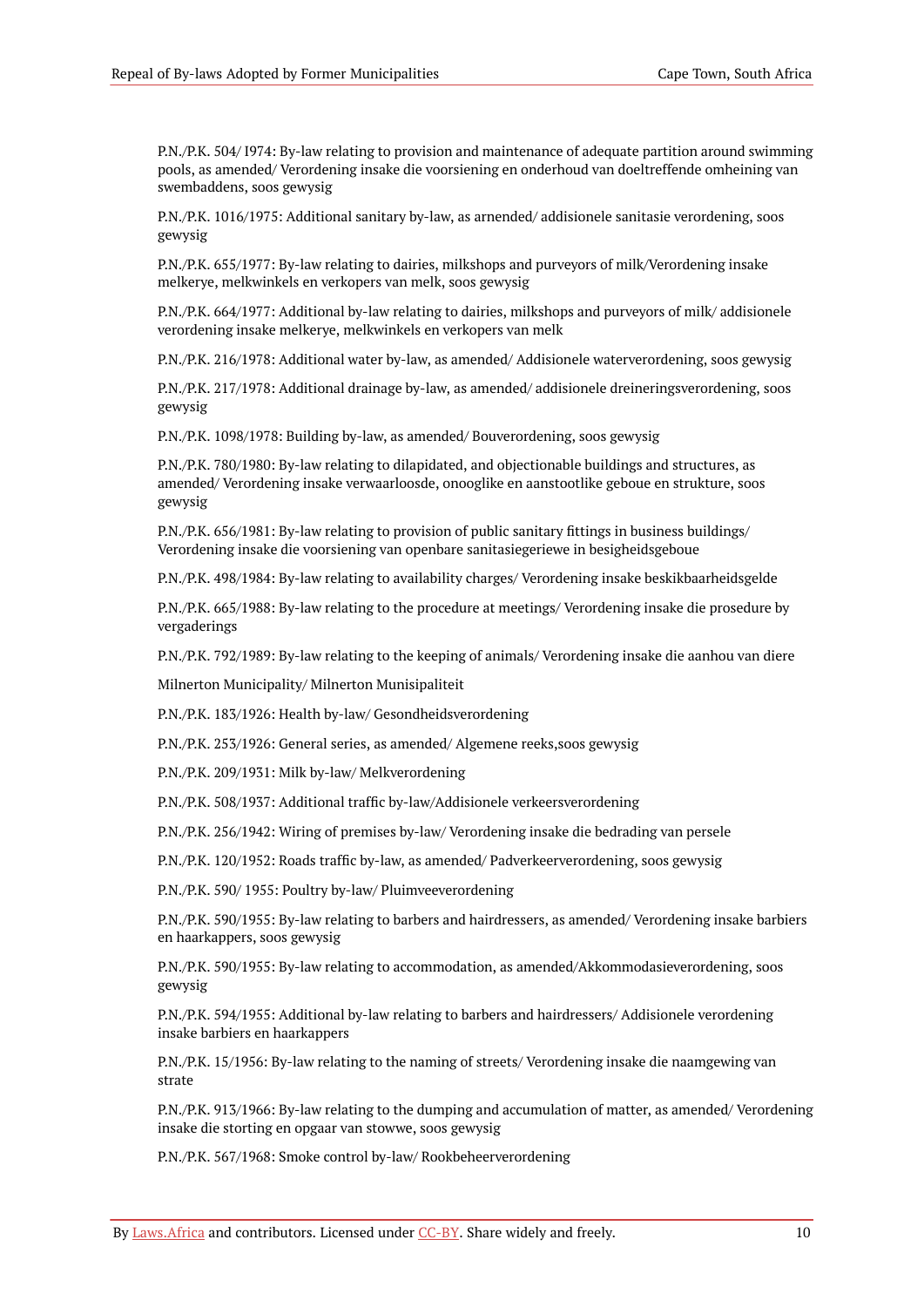P.N./P.K. By-law relating tothe furnishing of information to the public/Verordening insake die verskaffing van inligting aan die publiek

P.N./P.K. 974/1963: By-law relating to the control of loudspeakers/ Verordening insake die beheer van luidsprekers

P.N./P.K. 634/1970: By-law relating to dairies, milkshops and purveyors of milk, as amended/ Verordening insake melkerye, melkwinkels en verkopers van melk, soos gewysig

P.N./P.K. 688/ 1971: By-law relating to restaurants, refreshments, tea-rooms and eating-houses/ Verordening insake restaurante, teekamers en eethuise

P.N./P.K. 152/1972: By-law relating to the fencing of private swimming pools/ Verordening insake die omheining van private swembaddens

P.N./P.K. 372/1972: Building by-law, as amended/ Bouverordening, soos gewysig

P.N./P.K. 11/1973: Additional building by-law, as amended/ Addisionele bouverordening, soos gewysig

P.N./P.K. 117/1978: By-law relating to the depasturing of animals on municipal lands, as amended/ Verordening insake die weiding van diere op munisipale grond, soos gewysig

P.N./P.K. 1 10/1982: Additional water by-law/ Addisionele waterverordening

P.N./P.K. 347/1982: By-law relating to smoking in certain premises or vehicles/Verordening insake rook in sekere geboue of voertuie

P.N./P.K. 492/1982: By-law relating to the accumulation, dumping, storage or depositing of material/ Verordening insake die opgaar, storting stoor en plasin van materiaal

P.N./P.K. 126/1984: By-law relating to noise levels of motor vehicles/ Verordening insake geraasvlakke van motorvoertuie

P.N./P.K. 295/1989: By-law relating to butcheries/ Slaghuisverordening

P.N./P.K. 295/1989: By-law relating to the procedure and the maintenance of order at meetings/ Verordening insake die prosedure en handhawing van orde tydens vergaderings

Blaauwberg Municipality/ Blaauwberg Munisipaliteit

P.N./P.K. 486/1996: Rules of procedure relating to the conduct of meetings/ Prosedurereels insake die hou van vergaderings

Oostenberg Municipality/ Oostenberg Munisipaliteit

P.N./P.K. 314/1999: By-law relating to the keeping of animals/ Verordening insake die aanhou van diere

P.N./P.K. 315/1999: By-law relating to the keeping of poultry/ Verordening insake die aanhou van pluimvee

P.N./P.K. 228/2000: By-law relating to advertising signs and the disfigurement of the front or frontages of street/ Verordening insake advertensietekens en die ontsiering van voorkante van strate

Parow Municipality / Parow Munisipaliteit

P.N./P.K. 75/1921: Additional cattle by-law, as amended \*

P.N./P.K. 193/1926: By-law relating to wood and iron buildings, as amended/ Verordening insake hout- en ystergeboue .

P.N./P.K. 98/1930: Additional water by-law, as amended/ Addisionele waterverordening, soos gewysig

P.N./P.K. 384/1931: By-law relating to additional charge for water connections/ Verordening insake addisionele gelde vir wateraansluitings

P.N./P.K. 33/1934: Additional building by-law/ Addisionele bouverordening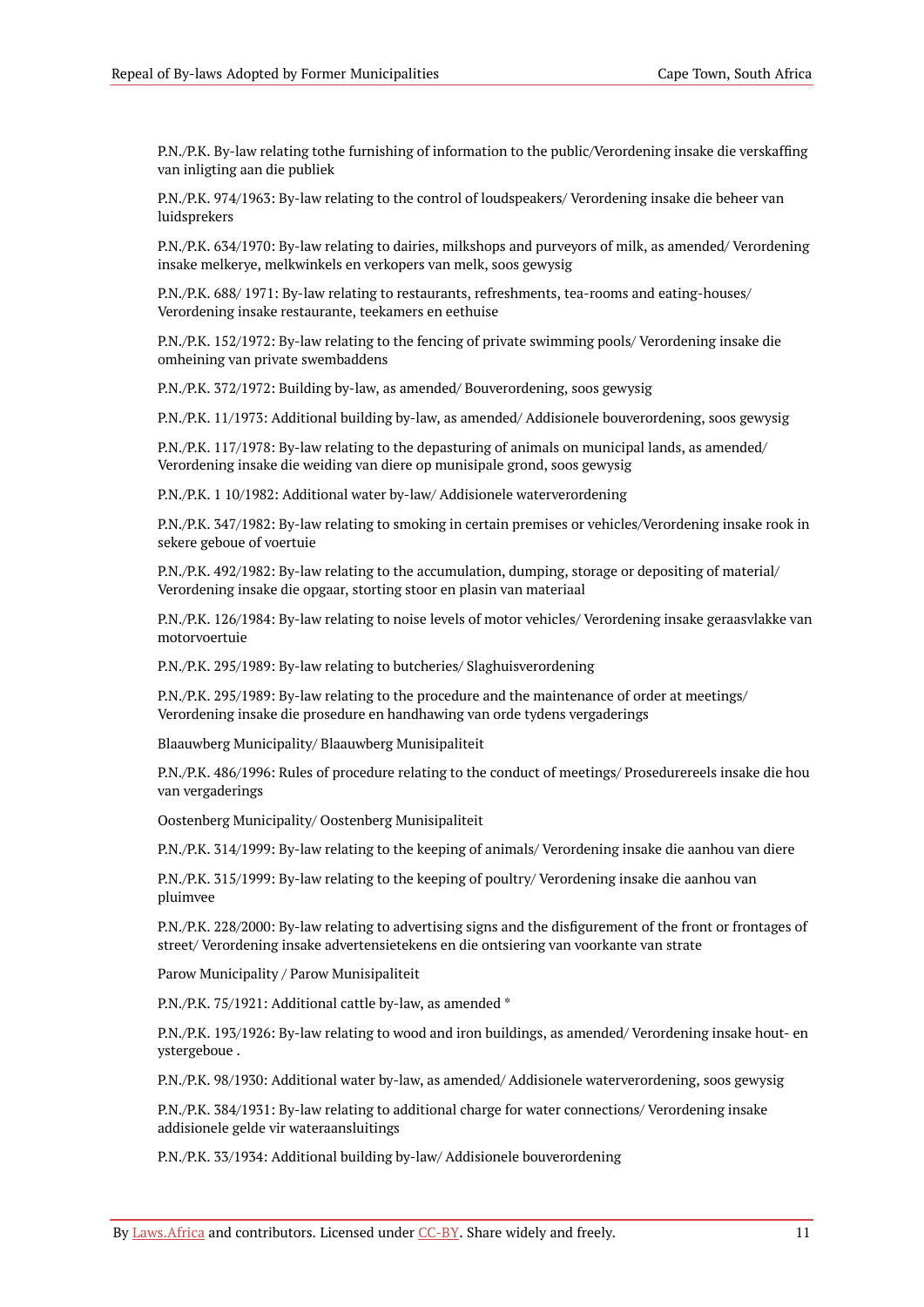P.N./P.K. 85/1941: By-law relating to carting of material in open motor vehicles/

Verordening insake vervoer van materiaal in oop rnotorvoertuie

P.N./P.K. 50/1943: By-law relating to parking and stop streets/ Verordening insake parkering en stop strate

P.N./P.K. 801/1951: By-law relating to roads and traffic/ Verordening insake paaie en verkeer

P.N./P.K. 305/1951: Prevention of the spread of fires by-law/ Verordening insake brandvoorkoming -

P.N./P.K. 504/l951: By-law relating to light/ Verordening insake lig

P.N./P.K. 661/1952: By-law relating to the procedure at meetings of the council and its committees, as amended/ Verordening insake die prosedure by vergaderings van die Raad en sy komitees

P.N./P.K. 950/1954: By-law relating to the appointment of daily paid employees/Vcrordening insake die aanstelling van daagliks besoldigde werknemers

P.N./P.K. 663/1955: Additional by-law relating to the keeping of poultry/ addisionele verordening insake die aanhou van pluimvee

P.N./P.K. 33/1962: By-law relating to the substitution of gross service charges by a fixed percentage, as arnended/ Verordening insake die vervanging van grootmaat dienstegelde deur 'n vaste persentasie, soos gewysig

P.N./P.K. 761/1978: Additional by-law relating to hawkers and pedlars/ Addisionele verordening insake smouse, soos gewysig

P.N./P.K. 100/1983: General series of by-laws, as amended: / Algemene reeks, soos gewysig:

Chapter 3: Barbers and hairdressers/ Hoofstuk 3: Barbiers en haarkappers

Chapter 4: Bushes and combustible material on premises/ Hoofstuk 4: Bosse en brandbare materiaal op persele

Chapter 9: Guns and firearms/ Hoofstuk 9: Gewere en vuurwapens

Chapter 11: Dogs-control of/ Hoofstuk 11: Beheer van honde

Chapter 13: Information to the public/ Hoofstuk 13: Inligting aan die publiek

Chapter 14: Cafes and restaurants/ Hoofstuk 14: Kafees en restaurante

Chapter 16: Boarding houses/ Hoofstuk 16: Losieshuise

Chapter 17: Lot-determination of matters by/ Hoofstuk 17: Bepaling van aangeleenthede deur loting

Chapter 18: Public buses, taxis and traffic/ Hoofstuk 18: Openbare busse, huurmotors en verkeer

Chapter 19: Order-Rules of/ Hoofstuk 19: Prosedurereels

Chapter 24: Smoke control-air pollution/ Hoofstuk 24: Rookbeheer-lugbesoedeling

Chapter 25: Smoke in certain premises or vehicles/ Hoofstuk 25: Rook in sekere geboue of voertuie

Chapter 26: Circuses and amusement parks/ Hoofstuk 26: Sirkusse en pretparke

Chapter 32: Inflammable substances/ Hoofstuk 32: Ontvlambare stowwe

Chapter 33: LPG gas/ Hoofstuk 33: Vloeibare petroleumgas

Chapter 35: Water supply/ Hoofstuk 35: Watervoorsiening

P.N./P.K. 470/1984: Fire Brigade By-law/ Brandweerverordening

P.N./P.K. 471/1984: By-law relating to the keeping of animals/ Verordening insake die aanhou van diere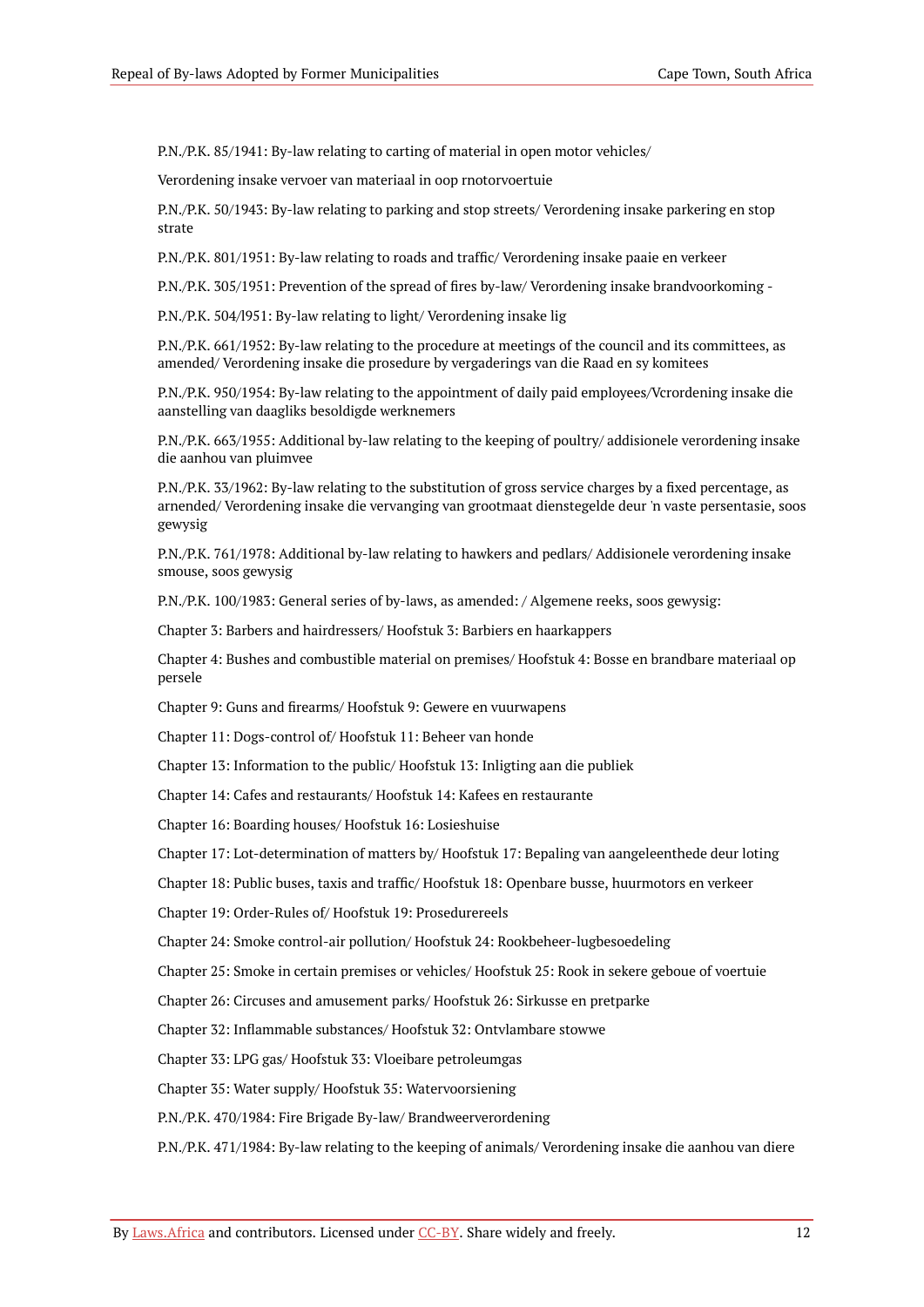P.N./P.K. 31/1985: By-law relating to availability charges/ Verordening insake beskikbaarheidsgelde

P.N./P.K. 400/1986: By-law relating to overseers and night watchmen in the municipal area/ Verordening insake toesighouers en nagwagte in die munisipale gebied

P.N./P.K. 276/1989: Butcheries By-law/ Slaghuisverordening

P.N./P.K. 620/1994: Rules of order for the conduct of meetings/ Prosedurereels vir die hou van vergaderings

Pinelands Municipality/ Pinelands Munisipaliteit

P.N./P.K. 198/1924: Waterworks by-law, as amended/ Waterwerkeverordening, soos gewysig

P.N./P.K. 387/1925: By-law relating to electricity supply tariff/ Verordening insake elektrisiteitstarief

P.N./P.K. 316/1931: Dog tax by-law/ Hondebelastingverordening

P.N./P.K. 102/1940: Building by-law, as amended/ Bouverordening,soos gewysig

P.N./P.K. 121/1940: General series, as amended/ Algemene reeks, soos gewysig

P.N./P.K. 129/1942: By-law relating to the control licensing and supervision of omnibuses/ Verordening insake die beheer, lisensiering en toesig oor busse

P.N./P.K. 111/1951: By-law relating to the keeping of poultry/ Verordening insake die aanhou van pluimvee

P.N./P.K. 417/1952: By-law relating to laundries/ Verordening insake wasserye

P.N./P.K. 417/1952: By-law relating to barbers and hairdressers/ Verordening insake barbiers en haarkappers

P.N./P.K. 716/l952: Additional butchery by-law/ Addisionele slaghuisverordening

P.N./P.K. 749/1954: Additional by-law relating to restaurants, refreshment or tea rooms and eating houses/ Addisionele verordening insake restaurante, teekarners en eethuise

P.N./P.K. 750/1954: By-law relating to restaurants, refreshment or tea rooms and eating houses, as amended/ Verordening insake restaurante, teekamers en eethuise, soos gewysig

P.N./P.K. 481/1955: Additional by-law relating to the keeping of poultry/ Addisionele verordening insake die aanhou van pluimvee

P.N./P.K. 879/1956: Rules of order, as amended/ Prosedurereels, soos gewysig

P.N./P.K. 695/1960: Persons who go from door to door for the purpose of buying goods/ Verordening insake persone wat van deur tot deur goedere aankoop

P.N./P.K. 77/1960: By-law relating to advertising signs and the disfigurement of the front or frontages of streets/ Verordening insake advertensietekens en die ontsiering van voorkante van strate

P.N./P.K. 316/1961: By-law relating to public places of recreation, safety of public at cinematograph exhibitions, as amended/ Verordening insake openbare plekke van vermaak en die veiligheid van die publiek by bioskope, soos gewysig

P.N./P.K. 731/1964: By-law relating to medical aid schemes for employees of local authorities/ Verordening insake mediese fondse vir werknemers van plaaslike owerhede

P.N./P.K. 675/1968: By-law relating to the fumishing of information to the public/ Verordening insake die verskaffing van inligting aan die publiek

P.N./P.K. 846/1968: Smoke control by-law/ Rookbeheerverordening

P.N./P.K. 366/1971: By-law relating to the fencing of private swimming pools, as amended/ Verordening insake die omheining van private swembaddens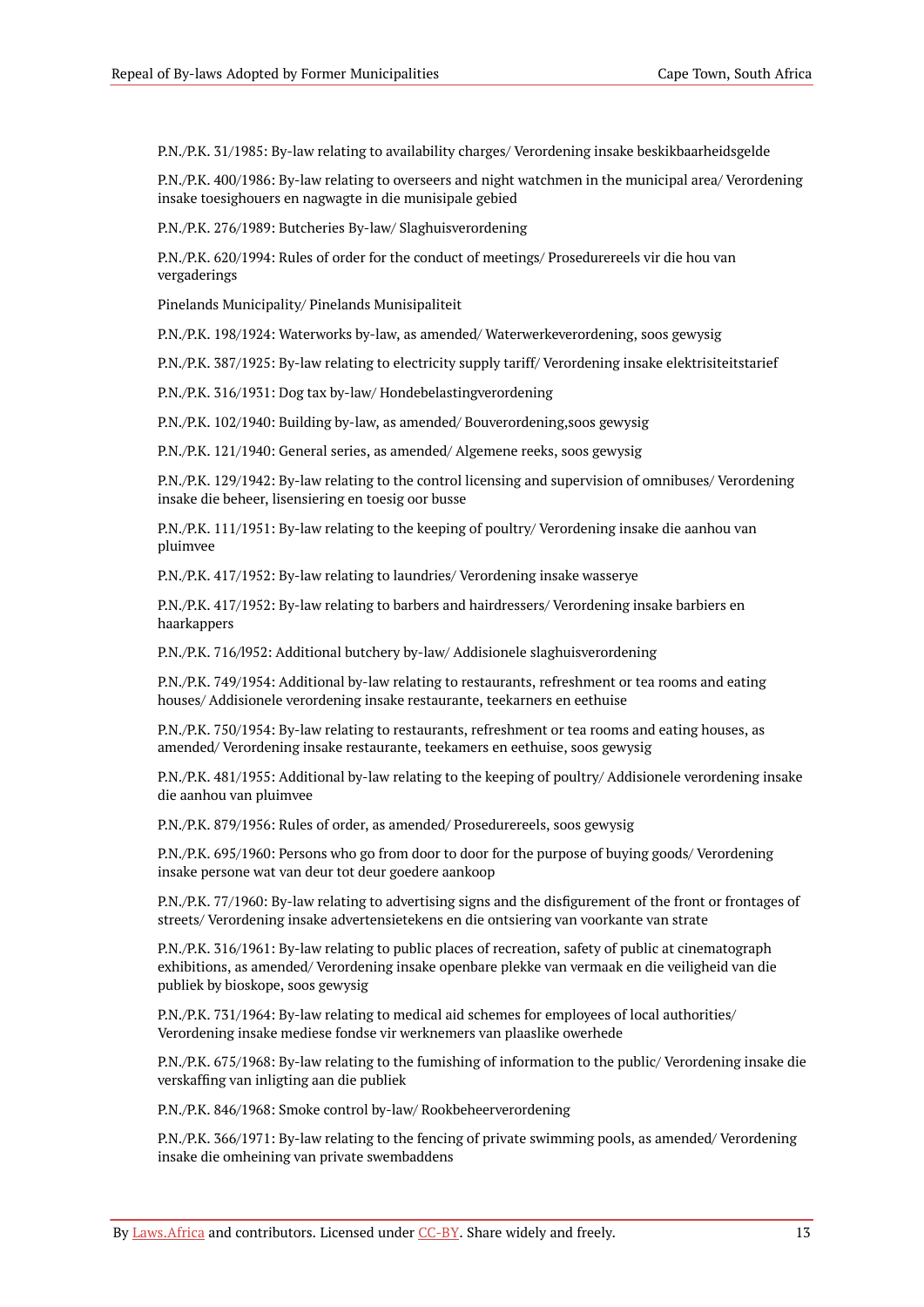P.N./P.K. 992/1973: By-law relating to the fencing of private pools/ Verordening insake die omheining van swembaddens

P.N./P.K. 796/1978: By-law relating to nuisances, as amended/ Verodening insake oorlaste, soos gewysig

P.N./P.K. 543/1980: Keeping of animals, insects and reptiles/ Aanhou van diere, insekte en reptiele

P.N./P.K. 9/1980: By-law relating to bakeries/ Verordening insake bakkerye

P.N./P.K. 10/1980: By-law relating to accommodation establishments/ Verordening insake verblyfsondernemings.

P.N./P.K. 11/1980: By-law relating to fishmongers/ Verordening insake visverkopers

P.N./P.K. 29/1982: By-law relating to sewerage charges, as amended/ Verordening insake rioolgelde, soos gewysig

P.N./P.K. 310/1982: By-law relating to smoking in certain premises or vehicles/Verordening insake rook in sekere geboue of voertuie

P.N./P.K. 542/1989: Butchery by-law/ Slaghuisverordening

P.N./P.K. 824/1990: Building by-law, as amended/ Bouverordening, soos gewysig

Simon's Town Municipalityf Simonstad Munisipaliteit

P.N./P.K. 437/1891: General series, as amended \*

P.N./P.K. 580/1897: Additional dangerous weapons by-law \*

P.N./P.K. 842/1899: Public health by-law, as amended \*

P.N./P.K. 652/1903: Harbour by-law \*

P.N./P.K. 207/1910: Prohibition of pictures \*

P.N./P.K. 163/1911: By-law governing speed and traffic of motor cars and motor bicycles, as amended \*

P.N./P.K. 2072/1913: By-law relating to the speed of motor cars

P.N./P.K. 359/1922: By-law relating to midwives \*

P.N./P.K. 322/1925: Milk by-law, as amended \*

P.N./P.K. 192/1926: Health by-law/ Gesondheidsverordening

P.N./P.K. 294/1929: By-law relating to hairdressers/ Verordening insake haarkappers

P.N./P.K. 83/1930: Additional traffic by-law/ Addisionele verkeersverordening

P.N./P.K. 85/1930: By-law relating to motor omnibuses plying for hire of passengers or persons, as amended/ Verordening insake motorbusse wat te huur is vir die vervoer van passasiers of persone, soos gewysig

P.N./P.K. 503/1930: Building by-law, as amended/ Bouverordening, soos gewysig

P.N./P.K. 482/ 1931: Water by-law, as amended/ Waterverordening, soos gewysig

P.N./P.K. 149/1933: By-law relating to the keeping of animals, poultry, etc/ Verordening insake die aanhou van diere, pluimvee, ens

P.N./P.K. 403/1935: Health by-law, as amended/ Gesondheidsverordening, soos gewysig

P.N./P.K. 448/1936: Traffic by-law, as amended/ Verkeersverordening, soos gewysig

P.N./P.K. 74/1937: By-law relating to the registration of hawkers, as amended/ Verordening insake die registrasie van smouse, soos gewysig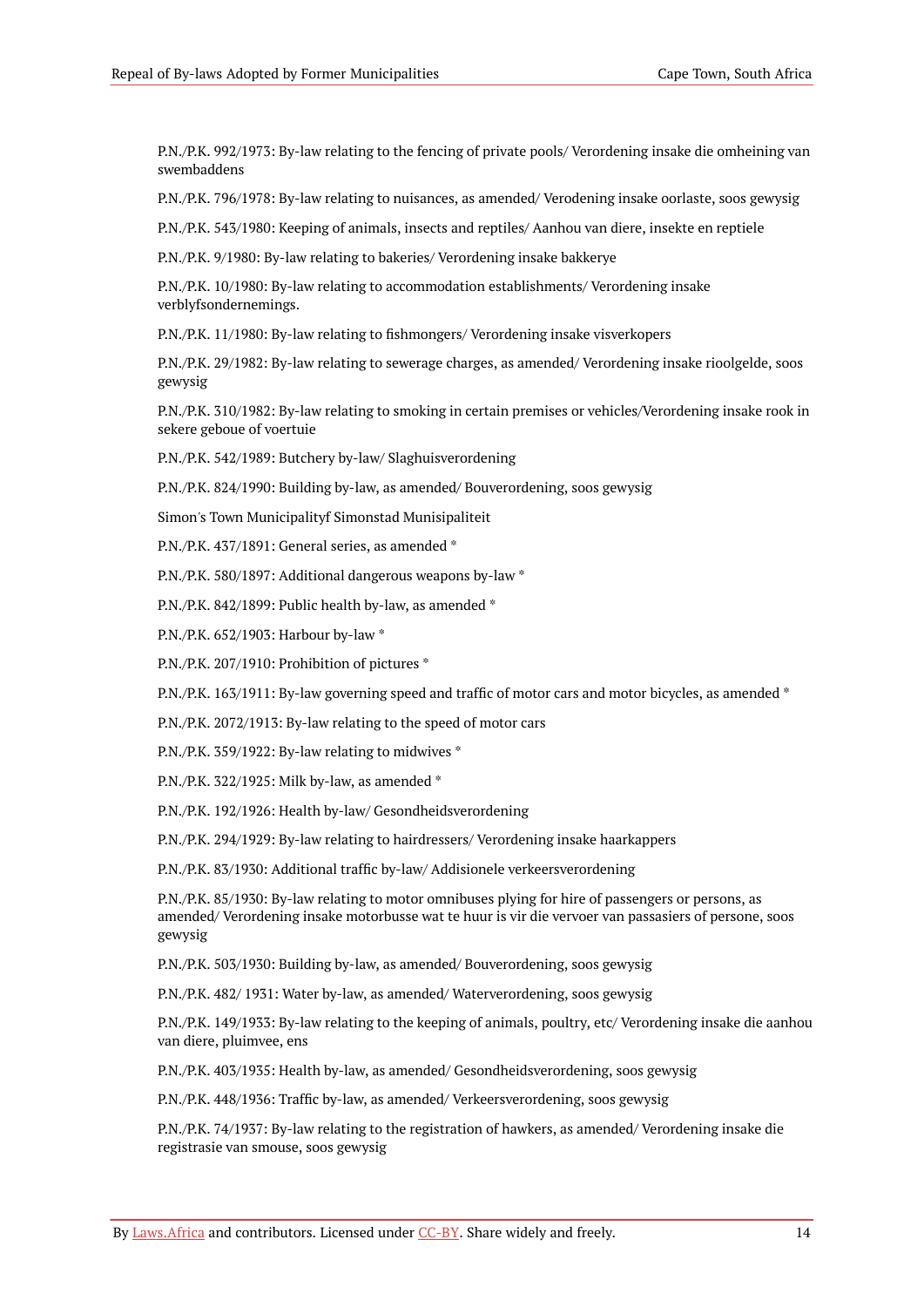P.N./P.K. 502/1938: Additional by-law relating to the protection of foodstuffs against contamination/ Addisionele verordening insake die beskerming van voedsel teen besmetting

P.N./P.K. 45/1941: By-law relating to amended water charges, as amended/ Verordening insake gewysigde watertariewe, soos gewysig

P.N./P.K. 244/1942: By-law relating to hairdressers or barber shops or beauty parlours/ Verordening insake haarkappers en barbiers of skoonheidsalonne

P.N./P.K. 270/1942: By-law relating to boarding houses, as amended/ Verordening insake losieshuise, soos gewysig

P.N./P.K. 116/1944: By-law relating to the sale of goat meat/ Verordening insake die verkoop van bokvleis

P.N./P.K. 290/1945: By-law relating to the furnishing of information --title situation value of properties/ Verordening insake die verskaffing van inligting oor eiendomswaardes

P.N./P.K. 531/1948: By-law relating to the management and control of dwellings provided to the council/ Verordening insake die beheer en bestuur van wonings wat aan die Raad voorsien is

P.N./P.K. 559/1948: By-law relating to wash houses/ Verordening insake washuise

P.N./P.K. 227/1950: Additional cycle by-law/ Addisionele fietsverordening

P.N./P.K. 315/1950: Preventing the spread of fires by-law/

Brandvoorkomingsverordening

P.N./P.K. 441/1950: Additional health by-law, as amended/ Addisionele gesondheidsverordening, soos gewysig

P.N./P.K. 98/1951: By-law relating to the location, native advisory board and trading, as amended/ Verordening insake die lokasie, naturelle adviserende raad en handeldryf soos gewysig

P.N./P.K. 179/1951: By-law relating to light/ Verordening isake lig

P.N./P.K. 315/1951: Fire Brigade By-law/ Brandweerverordening

P.N./P.K. 504/1952: Additional health by-law, as amended/ Addisionele gesondheidsverordening, soos gewysig

P.N./P.K. 550/1952: By-law prohibiting the use as dwellings of buildings not erected for that purpose/ Verordening wat die gebruik van geboue wat nie as wonings opgerig is nie, verbied

P.N./P.K. 659/1952: By-law relating to butcheries, as amended/Verordening insake slaghuise, soos gewysig

P.N./P.K. 444/1953: Sanitation by-law/ Sanitasieverordening

P.N./P.K. 153/1954: By-law relating to the naming of streets/ Verordening insake die benaming van strate

P.N./P.K. 662/1954: Water by-law/ Waterverordening

P.N./P.K. 663/1954: Additional water by-law, as amended/ Addisionele waterverordening, soos gewysig

P.N./P.K. 977/1954: Additional abattoir by-law, as amended/ Addisionele abattoirverordening, soos gewysig

P.N./P.K. 988/ 1954: Abattoir by-law/ Abattoirverordening

P.N./P.K. 723/1955: Drainage by-law/ Dreineringsverordening

P.N./P.K. 723/1955: By-law relating to barbers and hairdressers/ Verordening insake barbiers en haarkappers

P.N./P.K. 723/1955: By-law relating to restaurants, refreshment or tea rooms, or eating houses/ Verordening insake restaurante, teekamers of eethuise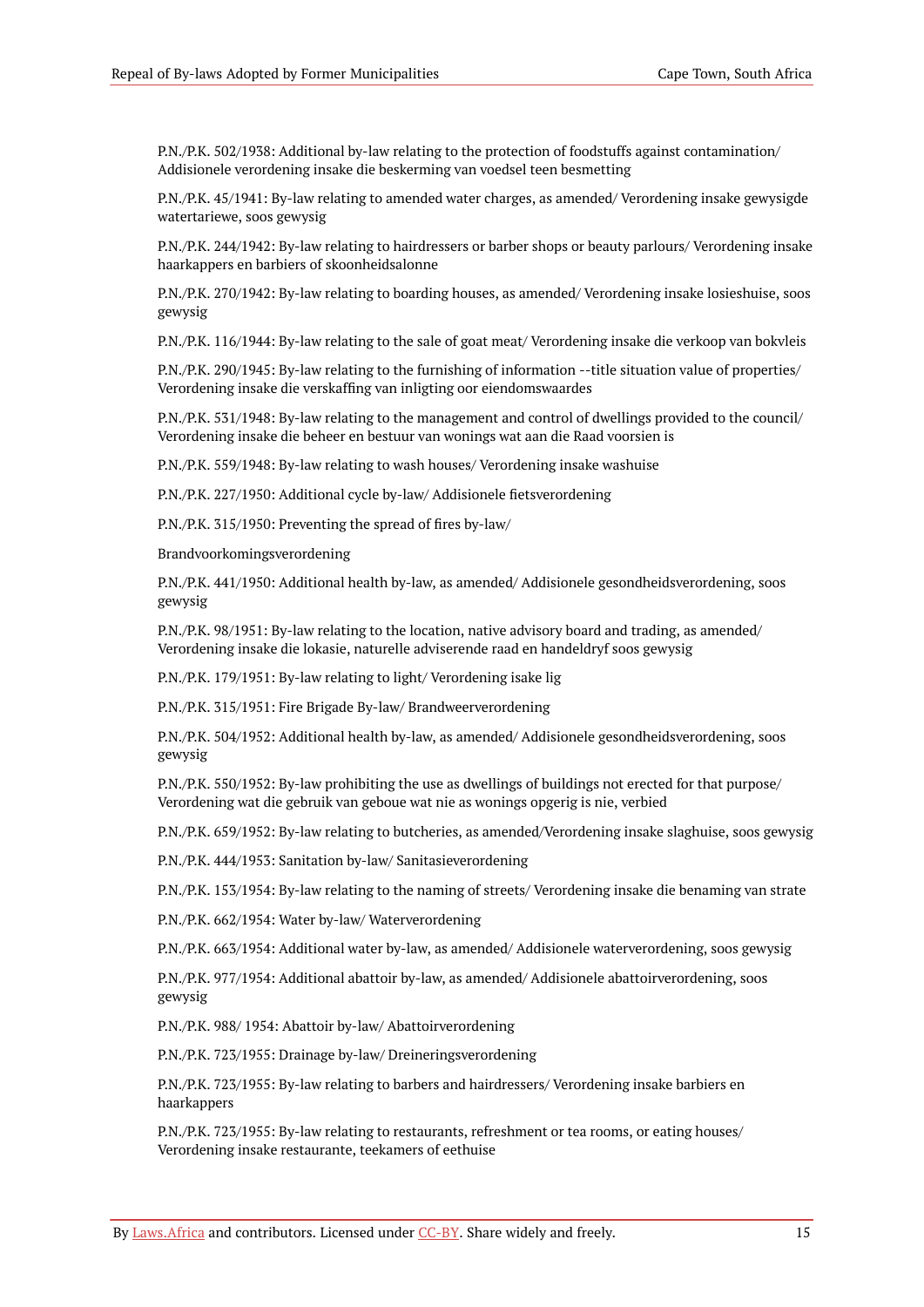P.N./P.K. 724/1955: Additional by-law relating to restaurants, refreshment or tea rooms, or eating houses/ Addisionele verordening insake restaurante, teekamers of eethuise

P.N./P.K. 739/1956: Premises licensed for the accommodation of natives/ Persele wat vir die bewoning van naturelle Iisensieer is

P.N./P.K. 610/1957: By-law relating to dilapidated buildings and and objectionable structures/ Verordening insake verwaarloosde geboue en aanstootlike en onooglike strukture

P.N./P.K. 173/1957: Building by-law/ Bouverordening

P.N./P.K. 84/1958: Additional streets by-law, as amended/ Addisionele strateverordening, soos gewysig

P.N./P.K. 491/1960: By-law relating to medical aid schemes for employees of local authorities/ Verordening insake mediese skemas vir werknemers van plaaslike owerhede

P.N./P.K. 25/1963: By-law relating to the keeping of poultry/Verordening insake die aanhou van pluimvee

P.N./P.K. 718/1968: By-law relating to the furnishing of information to the public/ Verordening insake die verskaffing van inligting aan die publiek

P.N./P.K. 1079/1971: Smoke control by-law/ Rookbeheerverordening

P.N./P.K. 151/1974: By-law relating to advertising signs and the disfigurement of the front or frontages of streets/ Verordening insake advertensietekens en die ontsiering van voorkante van strate

P.N./P.K. 336/1974: Additional building by-law/ Addisionele bouverordening

P.N./P.K. 1059/1975: Additional water by-law, as amended/ Addisionele waterverordening, soos gewysig

P.N./P.K. 1060/1975: Additional drainage by-law, as amended/ Addisionele dreineringsverordenig, soos gewysig

P.N./P.K. 844/1977: By-law relating to the control of unhealthy, insanitary, unsightly and objectionable buildings, as amended/ Verordening insake die beheer van ongesonde,

onooglike en aanstootlike geboue, soos gewysig

P.N./P.K. 636/1985 Traffic by-law, as amended/ Verkeersverordening, soos gewysig

P.N./P.K. 108/1988: By-law relating to the control of loudspeakers, radio's, etc/ Verordening insake die beheer van luidsprekers, radio's, ens

P.N./P.K. 713/1988: By-law relating to the procedure at meetings/ Verordening insake die prosedure by vergaderings

Somerset West Municipality / Somerset-Wes Munisipaliteit

P.N./P.K. 310/1910: Water by-law, as amended \*

P.N./P.K. 325/1914: By-law relating to slaughterhouses \*

P.N./P.K. 338/1914: By-law relating to the control of slaughterhouses and premises used for slaughtering \*

P.N./P.K. 130/1915: By-law relating wash houses and pail closets, as amended \*

P.N./P.K. 352/1917: General series, as amended\*

P.N./P.K. 132/1926: Health by-law/ Gesondheidsverordening

P.N./P.K. 10/1931: By-law relating motor omnibuses plying for the hire of passengers or persons, as amended/ Verordening insake motorbusse wat te huur is vir die vervoer van passasiers of persone, soos gewysig

P.N./P.K. 399/1935: Health by-law/ Gesondheidsverordening

P.N./P.K. 413/1935: Additional health/ Gesondheidsverordening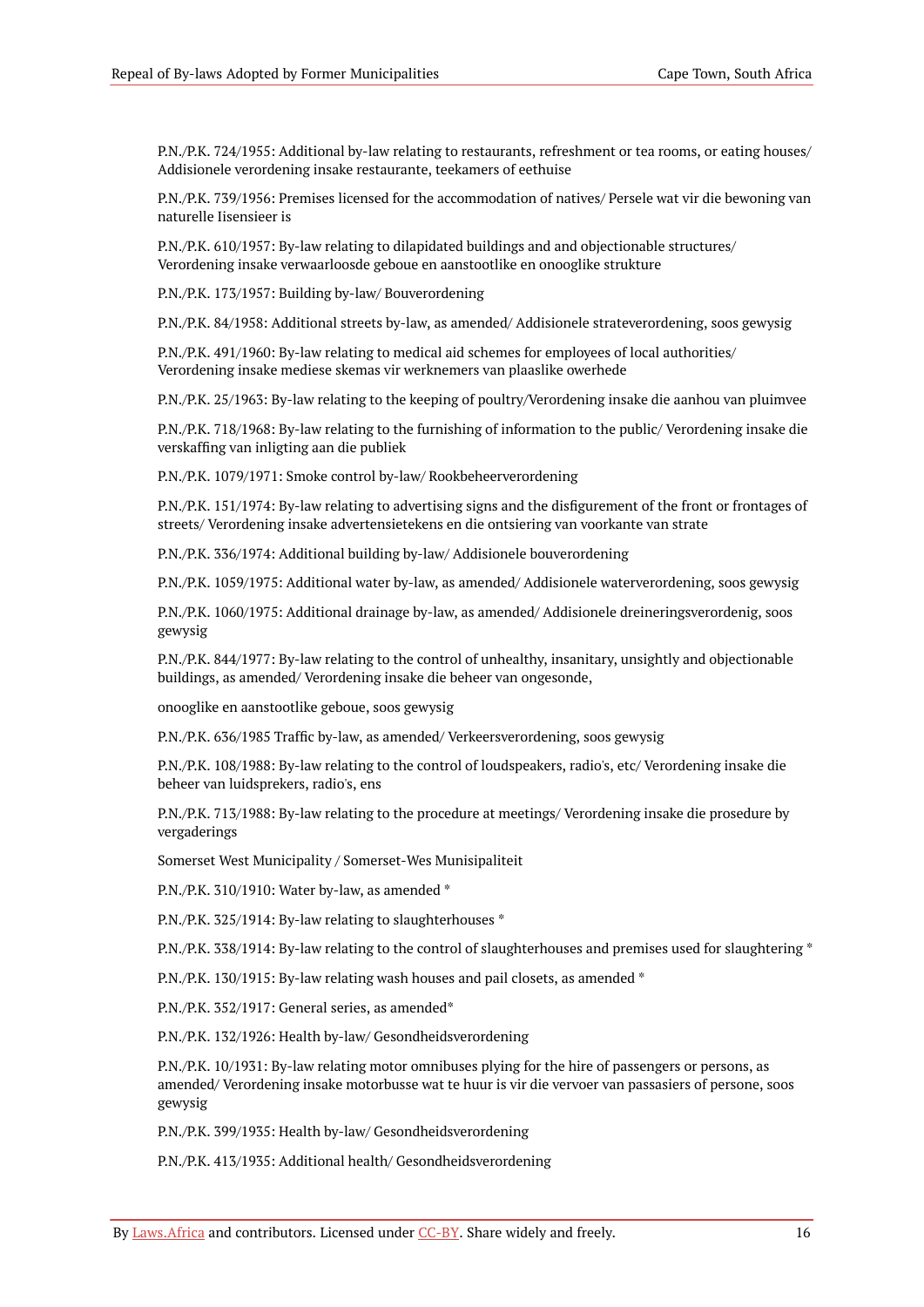P.N./P.K. 268/ 1937: Traffic by-law, as amended/ Verkeersverordening, soos gewysig

P.N 152/1950: Prevention of the spread of fires by-law/Brandvoorkomingsverordening

P.N./P.K. 110/1950: By-law relating to the furnishing of information to the public/Verordening insake die verskaffing van inligting aan die publiek

P.N./P.K. 153/1950: Additional cycle by-law/ Addisionele fietsverordening

P.N./P.K. 154/1950: Pedal cycle by-law/ Fietsverordening

P.N./P.K. 105/1951: Health by-law/ Gesondheidsverordening

P.N./P.K. 163/1952: Electricity tariff by-law, as amended/ Verordening insake elektrisiteitstariewe, soos gewysig

P.N./P.K. 262/1956: By-law relating to the control of loudspeakers/ Verordening insake die beheer van luidsprekers

P.N./P.K. 354/1961: By-law relating to medical aid schemes for employees of local authorities/ Verordening insake mediese fondse vir werknemers van plaaslike owerhede

P.N./P.K. 87/1963: By-law relating to hairdressers and barbers/ Verordening insake barbiers en haarkappers

P.N./P.K. 37/1963: By-law relating to restaurants, refreshment or tea rooms and eating houses/ Verordening insake restaurante, teekamers en eethuise

P.N./P.K. 87/1963: By-law relating to fishmongers/ Verordening insake visverkopers

P.N./P.K. 241/1966: By-law relating to advertising signs and the disfigurement of the front or frontages of streets, as amended/ Verordening insake advertensietekens en die ontsiering van voorkante van strate, soos gewysig

P.N./P.K. 860/1967: By-law relating to the numbering of houses and buildings/Verordening insake die nommering van wonings en geboue

P.N./P.K. 951/1967: By-law relating to the pasteurisation of milk, as amended/ Verordening insake die pasteurisasie van melk, soos gewysig

P.N./P.K. 1021/1970: By-law relating to the furnishing of information to the public/ Verordening insake die verskaffing van inligting aan die publiek

P.N./P.K. 253/1973: Building by-law, as amended/ Bouverordening, soos gewysig

P.N./P.K. 208/1978: By-law relating to the provision and maintenance of adequate protection around swimming pools/ Verordening insake die voorsiening en onderhoud van doeltreffende omheining vir swembaddens

P.N./P.K. 1238/1978: By-law relating to the levying of availability charges, as amended/ Verordening insake die heffing van beskikbaarheidsgelde, soos gewysig

P.N./P.K. 654/ 1983: Industrial effluent by-law/ Verordening insake industriele uitvloeisel

P.N./P.K. 252/1989: By-law relating to the keeping of poultry/ Verordening insake die aanhou van pluimvee

Strand Municipality/ Strand Munisipaliteit

P.N./P.K. 822/1908: Sanitary by-law, as amended \*

P.N./P.K. 450/1934: Health by-law/ Gesondheidsverordening

P.N./P.K. 17/1936: By-law relating to street trading by children and vendors of newspapers, etc/ Verordening insake straathandel deur kinders en koerantverkopers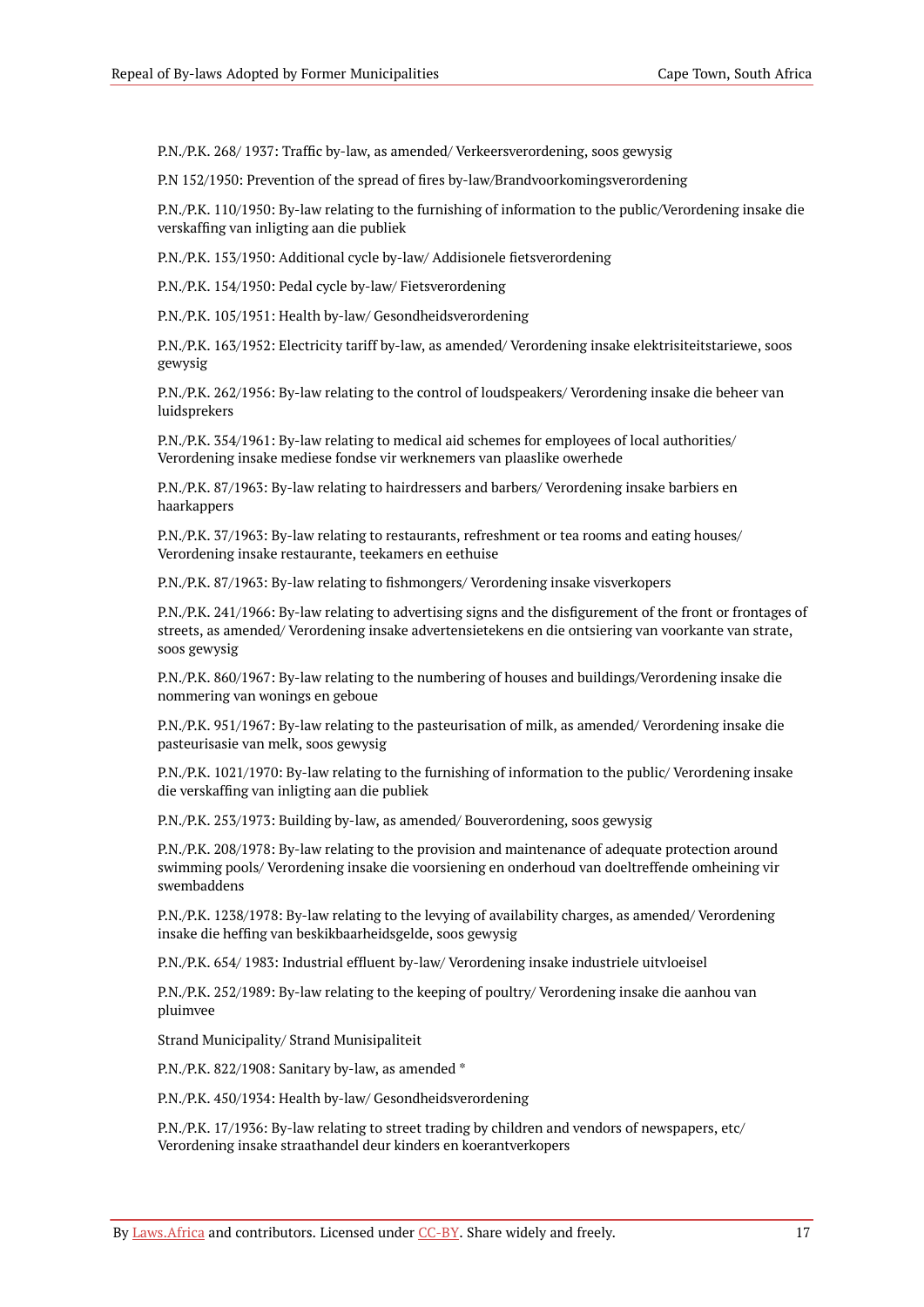P.N./P.K. 593/1937: By-law relating to the establishment and control of stop streets, as amended/ Verordening insake die oprigting en beheer van stopstrate, soos gewysig

P.N./P.K. 88/1944: Health by-law/ Gesondheidsverordening

P.N./P.K. 569/1949: Market By-law/ Markverordening

P.N./P.K. 224/1951: By-law relating to the keeping of poultry/ Verordening insake die aanhou van pluimvee

P.N./P.K. 439/1951: By-law relating to barbers and hairdressers/ Verordening insake barbiers en haarkappers

P.N./P.K. 559/1962: By-law relating to dilapidated buildings and unsightly and objectionable structures/ Verordening insake verwaarloosde geboue en onooglike en aanstootlike geboue

P.N./P.K. 541/1963: By-law relating to dairies, milkshops and purveyors of milk/ Verordening insake melkerye, melkwinkels en melkverkopers

P.N./P.K. 542/1963: By-law relating to the pasteurisation of milld Verordening insake die pasteurisasie van melk

P.N./P.K. 329/1964: Wiring of premises by-law/ Verordening insake die bedrading van persele

P.N./P.K. 50/1966: By-law relating to public motor vehicles/ Verordening insake openbare motorvoertuie

P.N./P.K. 134/1969: By-law relating to the furnishing of information to the public/ Verordening insake die verskaffing van inligting aan die publiek

P.N./P.K. 813/1972: Building by-law, as amended/ Bouverordening, soos gewysig

P.N./P.K. 1136/1973: By-law relating to the levying of availability charges, as amended/Verordening insake beskikbaarheidsgelde, soos gewysig

P.N./P.K. 358/1978: By-law relating to motor cars plying for hire, as amended/ Verordening insake huurmotors, soos gewysig

P.N./P.K. 787/1978: By-law relating to the fencing of private swimming pools/Verordening insake die omheining van private swembaddens, soos gewysig

P.N./P.K. 1026/1978: Liquefied petroleum gas by-law/ Verordening insake vloeibare petroleumgas

P.N./P.K. 480/1979: lnflammable substances by-law/ Verordening insake ontvlambare vloeistowwe

P.N./P.K. 553/1983: Fire Brigade By-law/ Brandweerverordening

P.N./P.K. 694/1984: By-law relating to availability charges/ Verordening insake beskikbaarheidsgelde

P.N./P.K. 457/1988: By-law relating to accommodation establishments/ Verordening insake

P.N./P.K. 228/1989: Butcheries by-law/ Slaghuisverordening

P.N./P.K. 842/1989: By-law relating to the keeping of animals/ Verordening insake die aanhou van diere

P.N./P.K. 684/1992: Swimming bath by-law/ swembadverordening

City of Tygerberg / Die Stad tygerberg

P.N./P.K. 437/1996: By-law relating to the conduct of meetings of the council and its committees, as amended/ Verordening insake die hou van vergaderings van die raad en sy komitees

P.N./P.K. 418/1999: By-law relating to the keeping of poultry/Verordening insake die aanhou van pluimvee

West Coast Peninsula Municipality/ Weskus Skiereiland Munisipaliteit

P.N./P.K. 14/ 1997: Water by-law/ waterverordening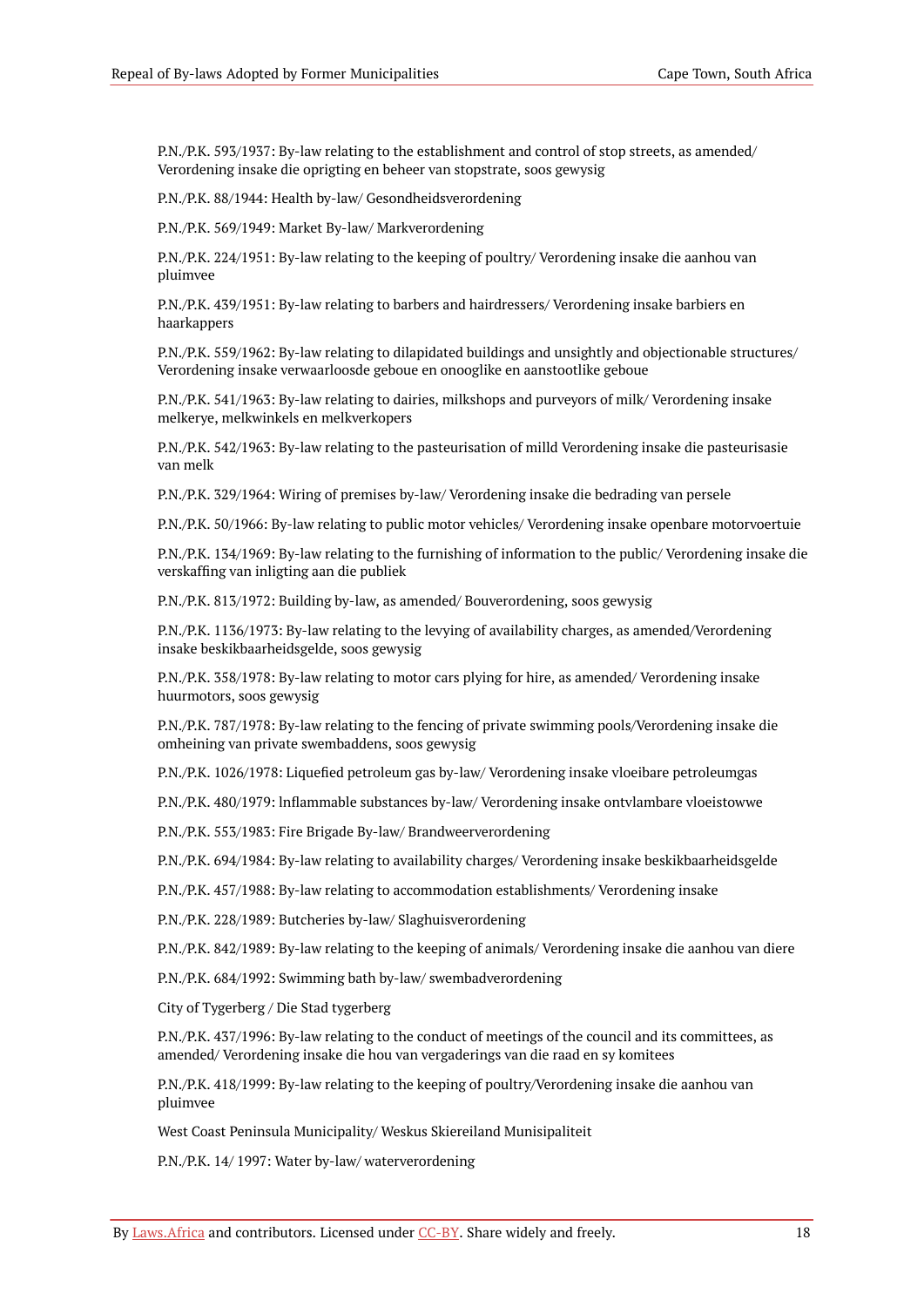City of Cape Town Die Stad Kaapstad

P.N./P.K. 278/1889: By-law relating to vehicles kept for hire or profit and street pavements \*

P.N./P.K. 1084/1892: By-law relating to explosives \*

P.N./P.K. 859/1894: By-law relating to proceedings for the election of councillors by ballot \*

P.N./P.K. 0791/1896: General series, as amended\*

P.N./P.K. 280/1897: General series \*

P.N./P.K. 610/1897: General series \*

P.N./P.K. 170/1898: By-law relating to brothels \*

P.N./P.K. 465.1898: Petroleum By-law \*

P.N./P.K. 671/1898: By-law relating to the overcrowding of houses \*

P.N./P.K. 0000/1901: By-law relating to maintenance of suitable hospital accommodation: isolation of persons \*

P.N./P.K. 0000/1902: By-law relating to balconies and verandahs \*

P.N./P.K. 352/1903: By-law relating to the killing of birds \*

P.N./P.K. 692/1903: Market by-law, as amended \*

P.N./P.K. 1233/1904: Building by-law \*

P.N./P.K. 349/1905: By-law relating to expectoration \*

P.N./P.K. 399/1905: Additional by-law relating to pasturage of animals on municipal lands \*

P.N./P.K. 196/1907: By-law relating to seamen's lodging houses \*

P.N./P.K. 1219/1908: Additional health by-law \*

P.N./P.K. 287/1910: By-law securing the safety of the public at cinematograph exhibitions, as amended \*

P.N./P.K. 336/191 1: By-law relating to licensing of motor cars \*

P.N./P.K. 394/1911: By-law relating to obstructive trees, hedges, etc \*

P.N./P.K. 408/1911: By-law relating to the prevention of danger from whirligigs, switchback railways, firearms, as amended \*

P.N./P.K. 90/1912: By-law relating to Jurgens recreation ground \*

P.N./P.K. 5/ 1913: By-law relating to mattressmakers and upholsterers \*

P.N./P.K. 72/1913: By-law relating to the speed of motor cars  $*$ 

P.N./P.K. 323/1913: General series \*

P.N./P.K. 7/1914: General series, as amended \*

P.N./P.K. 131/1914: By-law relating to vendors of fruit, vegetables, etc, as amended \*

P.N./P.K. 305/1914: By-law relating to the control of street traffic, control the use of carriageways \*

P.N./P.K. 348/1914: Slaughterhouse by-law, as amended \*

P.N./P.K. 367/1914: By-law relating to midwives, as amended \*

P.N./P.K. 183/1916: By-law relating to tariff of charges for hire of taxicabs from any authorised stand, as amended \*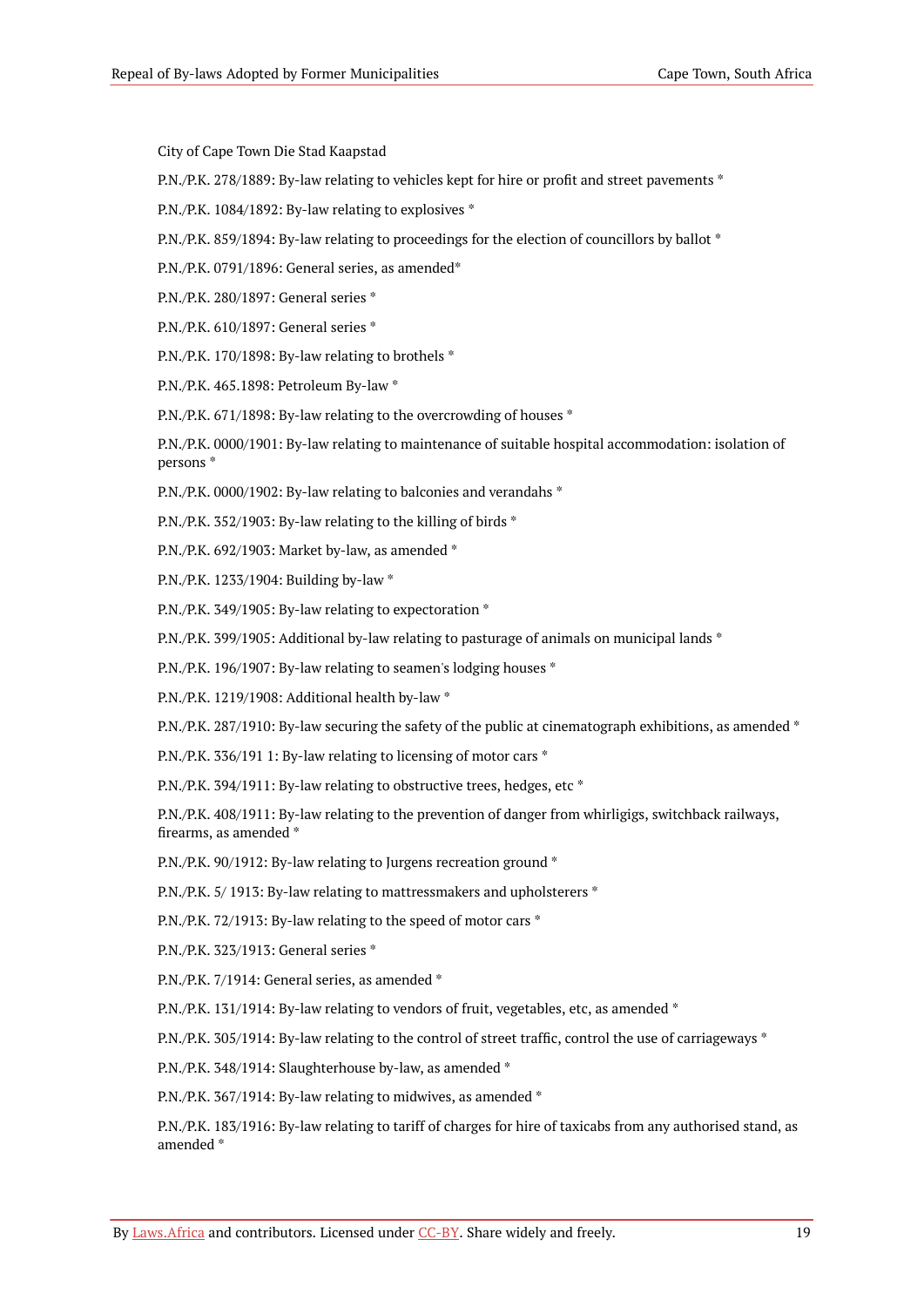P.N./P.K. 223/1916: By-law relating to the prevention of the sale, etc, of diseased, unsound or unwholesome food, as amended \*

P.N./P.K. 244/1916: Slaughterhouse by-law \*

P.N./P.K. 298/1916: By-law relating to public places of recreation, securing safety of public, as amended \*

P.N./P.K. 386/1916: Tenement house by-law \*

P.N./P.K. 433/1918: By-law relating to the erection of tents, as amended \*

P.N./P.K. 319/1919: By-law relating to the crossing over public footpaths \*

P.N./P.K. 80/1920: By-law relating to the provision of homes  $*$ 

P.N./P.K. 280/1920: By-law relating to the manufacture and sale of kaffir beer \*

P.N./P.K. 210/1921: Assize by-law \*

P.N./P.K. 214/1922: By-law relating to vehicles passing tramcars, as amended \*

P.N./P.K. 295/1922: By-law relating to meat, milk, dairy and food, as amended \*

P.N./P.K. 326/1922: Prevention of dangerous use of gunpowder, fireworks, petroleum, petrol and explosives by-law \*

P.N./P.K. 19/1923: Additional by-law relating to street trading by children \*

P.N./P.K. 204/1926: By-law relating to Ndabeni Location and advisory board, as amended \*

P.N./P.K. 215/1926: Additional rules of order, as amended \*

P.N./P.K. 389/1927: By-law relating to safety zones \*

P.N./P.K. 99/1929: By-law relating to the Metropolitan Tramways Company Limited/Verordening insake die Metropolitaanse Tremwee Eiendoms Beperk

P.N./P.K. 158/1930: By-law relating to fees payable in respect of in-patients, infectious diseases hospitals/ Verordening insake gelde betaalbaar ten opsigte van binne-pasiente by hospitale vir aansteeklike siektes

P.N./P.K. 294/1930: By-law relating to parking attendants, as amended/ Verordening insake parkeerwagte, soos gewysig

P.N./P.K. 402/ 1 930: Offensive trade by-law/ Verordening insake aanstootlike bedrywe

P.N./P.K. 218/1930: Dairy by-law, as amended/ Melkeryeverordening, soos gewysig

P.N./P.K. 331/1932: By-law relating to pollution of any water which the public may have access to for use for drinking/ Verordening insake die besoedeling van enige water wat deur die publiek gedrink kan word

P.N./P.K. 390/1932: By-law relating to plumbers and drainlayers, as amended/Verordening insake loodgieters en rioolleers, soos gewysig

P.N./P.K. 261/1933: By-law relating to swings, roundabouts, etc./ Verordening insake swaaie, mallemeules, ens

P.N./P.K. 319/ 1933: Water by-law, as amended/ waterverordening, soos gewysig

P.N./P.K. 268/l938: By-law relating to census of natives/ Verordening insake die sensus van naturelle

P.N./P.K. 423/1940: By-law relating to the control of sale, storage, deposit of goods which are in unclean conditions/ Verordening insake die verkoop, stoor en plasing van goedere vuil omstandighede

P.N./P.K. 729/1950: By-law relating to the fixing of charges for rendering of certain services, as amended/ Verordening insake die vasstelling van fooie vir die lewering van sekere dienste, soos gewysig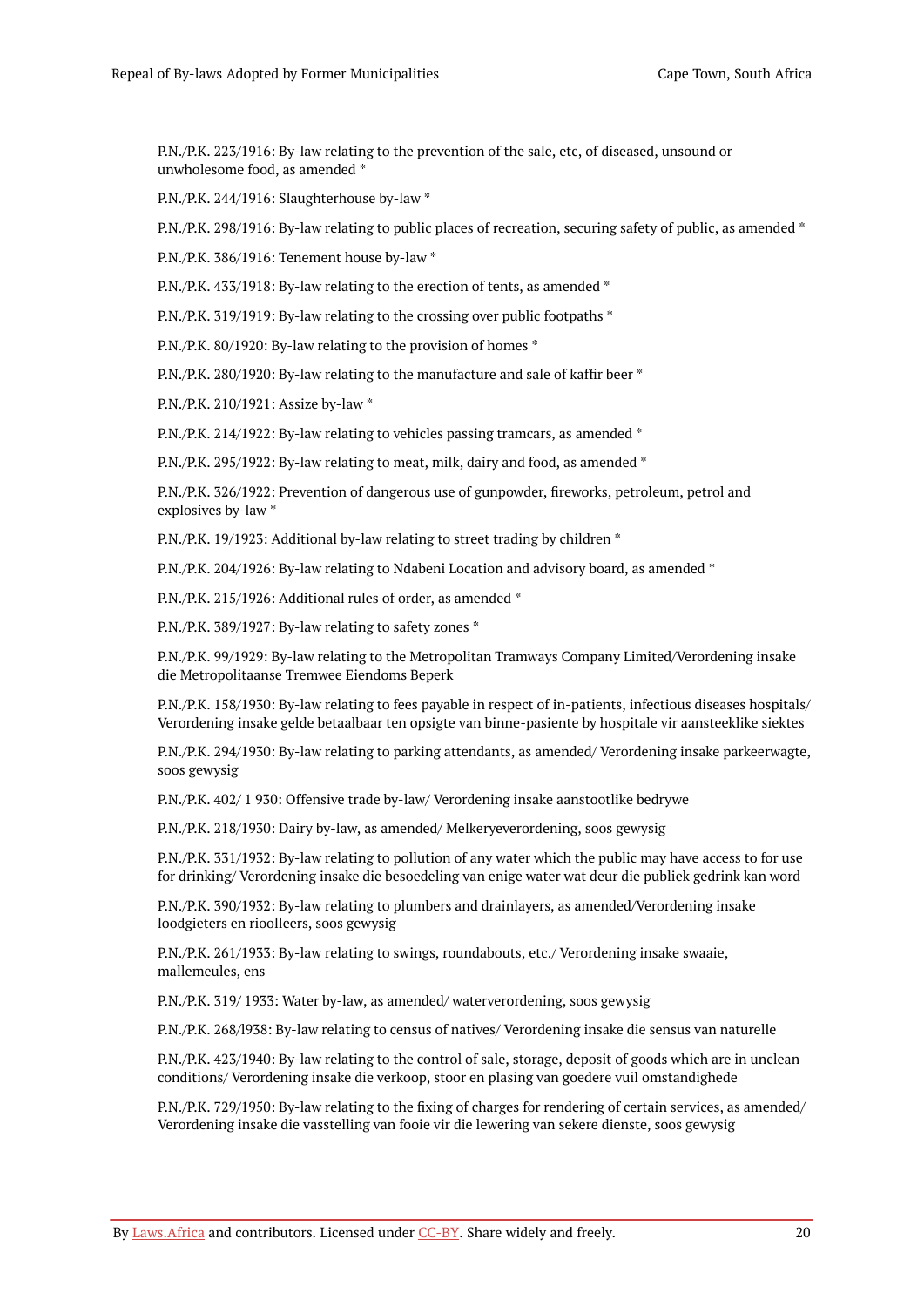P.N./P.K. 382/1952: By-law relating to uniform charge for construction of certain portions of private sewers, as amended/ Verordening insake eenvormige fooie vir die oprigting van sekere dele van private riole, soos gewysig

P.N./P.K. 346/1953: By-law relating to the control of loudspeakers, as amended/Verordening insake die beheer van luidsprekers, soos gewysig

P.N./P.K. 472/1953: By-law relating to exitways from buildings in case of fire or other emergency, as amended/ Verordening insake uitgange vanaf geboue in die geval van brand of ander noodgeval, soos gewysig

P.N./P.K. 693/1956: By-law relating to slaughterhouses/ Verordening insake slagpale

P.N./P.K. 459/1960: By-law relating to dairies and keeping of animals, as amended/ Verordening insake melkerye en die aanhou van diere, soos gewysig

P.N./P.K. 756/1960: By-law relating to the conveying and handling for sale of meat intended for human consumption, as amended/ Verordening insake die vervoer en hantering vir verkoop van vleis wat vir menslike verbruik bedoel is, soos gewysig

P.N./P.K. 539/1964: By-law relating to the prevention of conditions likely to give shelter to vagrants: Health and safety/ Verordening insake die voorkoming van toestande wat skuiling aan rondlopers kan bied: Gesondheid en veiligheid

P.N./P.K. 787/1964: By-law relating to encroachment of public street by trees, shrubs growing on private property/ Verordening insake die oorskreiding op openbare strate deur bome en struike wat op private eiendom groei

P.N./P.K. 420/1965: By-law relating to the sale of food from vending machines/Verordening insake die verkoop van voedsel vanaf muntoutomate

P.N./P.K. 295/ I966: By-law relating to advertising, bill posting, signs, etc, disfigurement of fronts of streets, as amended/ Verordening insake advertensies, aanplakbiljette, tekens, ens, onsiering vanvoorkante van strate, soos gewysig

P.N./P.K. 742/1968: Smoke control by-law/ Rookbeheerverordening

P.N./P.K. 530/1969: By-law relating to furnishing of information from rates, property and service registers, fees, as amended/ Verordening insake die verskaffing van inligting uit belasting-, eiendoms- en diensteregisters, fooie, soos gewysig

P.N./P.K. 709/1972: By-law relating to the payment of fees by certain residents urban Bantu residential areas/ Verordening insake die betaling van fooie deur sekere inwoners in stedelike Bantoe woonbuurte

P.N./P.K. 764/1972: Building by-law, as amended/ Bouverordening,soos gewysig

P.N./P.K. 251/1973: By-law relating to Urban Bantu Council Gugulethu/ Verordening insake Stedelike Bantoeraad, Gugulethu

P.N./P.K. 703/1981: Smoking in certain premises and vehicles/ Rook in sekere persele en voertuie

P.N./P.K. 177/1996: Rules of procedure conduct of meetings of City Council and its committees/ Prosedurereels vir die hou van vergaderings deur die Stadsraad en sy komitees

By-laws of former Black Municipalities in respect of: Lwandle Town Council; Mfuleni Town Council; Old Crossroads Town Council; Ikapa Town Council and Lingelethu West City Council/ Verordeninge van vorige Swart Munisipaliteite ten opsigte van: Lwandle Dorpsraad; Mfuleni Dorpsraad; Old Crossroads Dorpsraad; Ikapa Dorpsraad en Lingelethu-Wes Stadsraad

GNR2211/183: Standing Orders-Town Council/ Vaste reglement- Dorpsraad

R2607/1983: By-laws relating to second-hand goods/ Verordeninge insake tweedehandse goedere

P.N./P.K. 1253/1984: By-laws relating to the control of slums/ Verordeninge insake krotbuurte